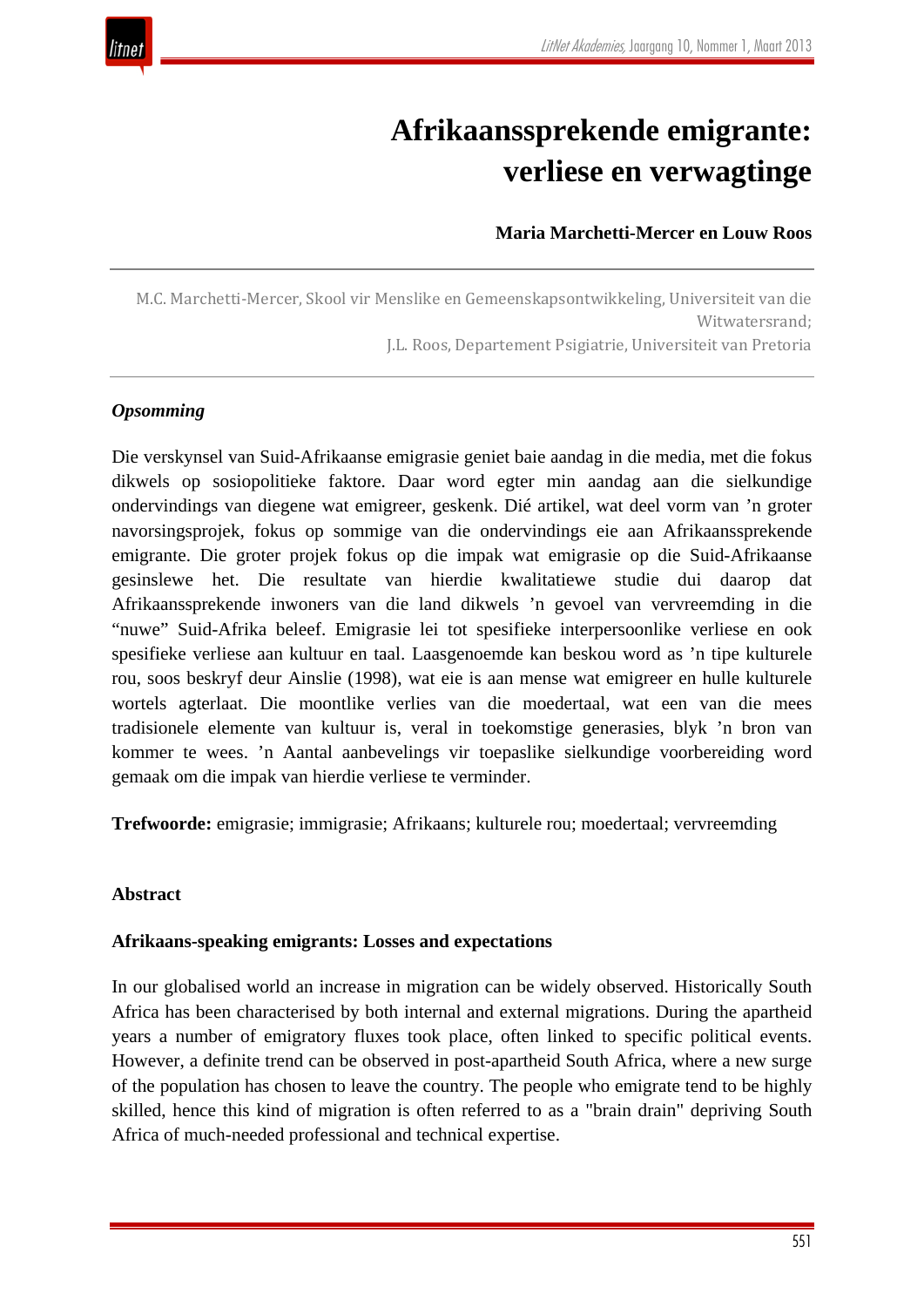This emigration phenomenon has received a good deal of attention in the media, with the focus often on the socio-political factors behind the motivation to emigrate. The main reasons regularly identified are the high crime levels, affirmative action, corruption and uncertainty regarding the economic situation. The question, "Should I stay or should I go?" often highlights the dilemma at the heart of these debates and is explored at the beginning of this article.

However, in comparison little attention has been given to the psychological motivations as well as the experiences of those South Africans who decide to emigrate. An overview of some relevant local and international literature related to the process of emigration is provided by the authors. This highlights the main losses linked to emigration, specifically with regard to language, culture and personal relationships. It also describes the processes that individuals and families go through when they emigrate from their country of origin.

The focus of this article is on some of the psychological experiences unique to Afrikaansspeaking emigrants associated with their decision to leave South Africa. The data used for this article formed part of a larger research project on South African emigration. The main aim of this qualitative study was to explore the experiences and motivations of those South Africans emigrating, as well as of those family members and friends left behind. Furthermore, the project wanted to shed light on the impact that emigration is having on South African family life and social structures.

Ten South African families, from different cultural backgrounds, where at least one member of the family was emigrating, formed part of the study. A number of semi-structured interviews were carried out with participants leaving the country and six months later with some of the family members and friends left behind.

Questions to those emigrating attempted to cover a number of areas, such as (i) reasons for the emigration; (ii) expectations regarding country of destination; (iii) the losses envisaged in the process of emigration; (iv) the ways of maintaining contact with family and friends; and (v) the manner of preparation for the emigration. A thematic analysis was carried out to identify a number of relevant themes. The results described in this article are specific to the experiences of those seven families in the larger research project where at least one of the members of the marital couple was Afrikaans-speaking.

The results of this study suggest that Afrikaans-speaking inhabitants may be experiencing a sense of alienation and loss in the "new" South Africa which may have influenced their decision to leave. Other reasons leading to the decision to emigrate included socio-political factors, a need for change and/or professional improvement, and wanting to provide better opportunities for one's children. Participants had many expectations regarding the country of destination, often linked to the reasons for leaving, but mostly emphasising a safer environment and better opportunities for their offspring.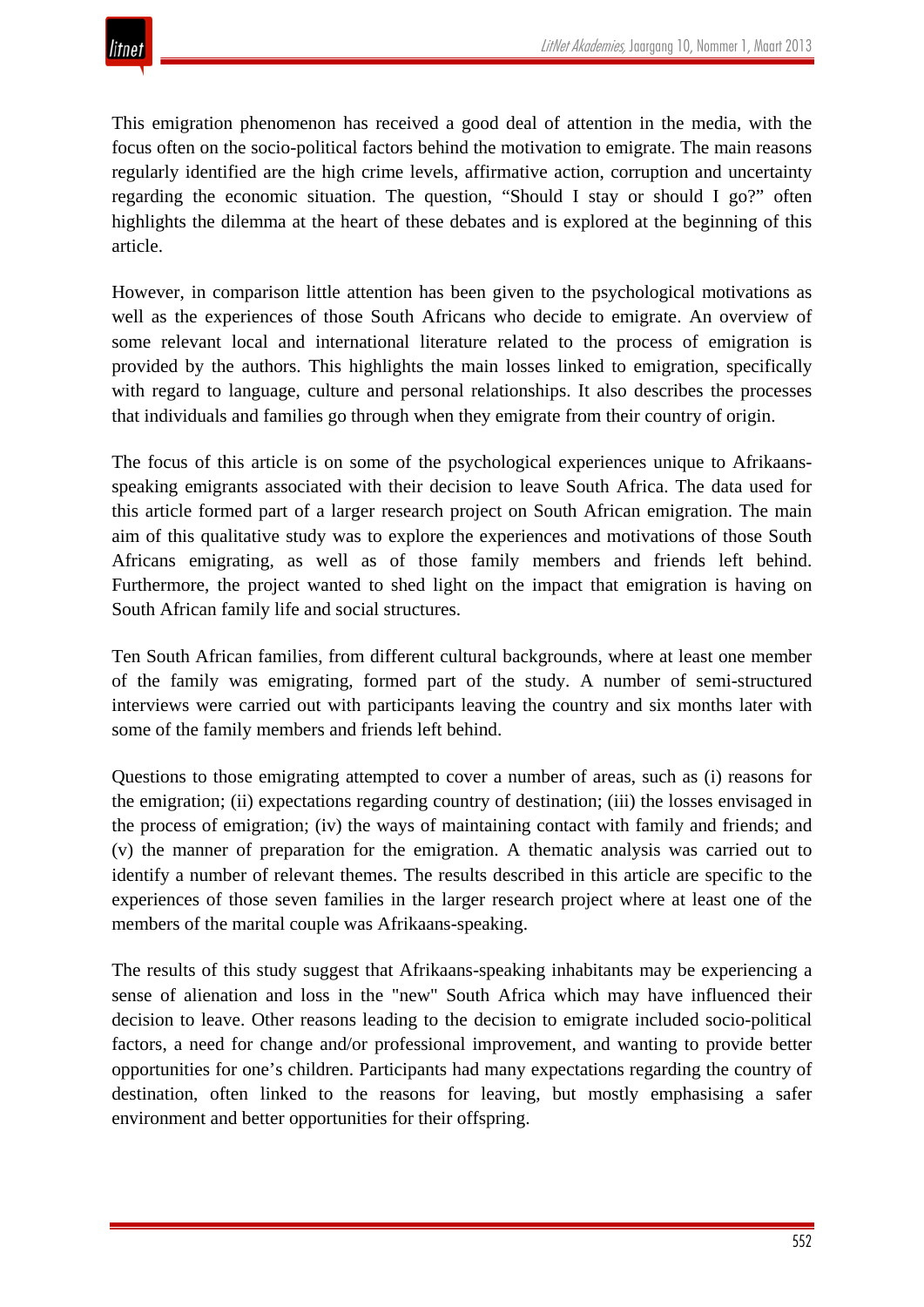As expected from the prevalent literature, emigration leads to a number of losses, and this was the experience of all the participants. Specific interpersonal losses were identified. There were serious concerns about leaving elderly parents behind with reduced support as well as losses related to the participants' professional contexts. What also strongly resonated with a number of the participants were the losses related to language and culture. This particular experience can be seen as a type of "cultural mourning" as described by Ainslie (1998), which is common among people who emigrate and leave their cultural roots behind. The possible loss of the mother tongue, especially with regard to future generations, also appeared to be a source of concern. All participants emigrated to English-speaking countries, so they seemed to anticipate a future where they would have to struggle with a second language and where eventually their children would lose contact with their mother tongue. This experience resonates with the finding of Barkhuizen and Knoch (2005) regarding the "linguistic longing" of Afrikaans-speaking emigrants in New Zealand.

In conclusion, there appear to be several reasons for emigrating, but generally people have an expectation of a safer and better future, especially as far as one's children are concerned. However, it does require a certain amount of sacrifice on the part of the adults as they leave their cultural roots behind.

The authors argue that one of the main challenges facing Afrikaans-speaking emigrants lies in finding a balance between mourning for that which is lost and left behind and the opportunities in the country of destination. New support systems need to be explored and developed, in addition to finding ways of maintaining contact with the people left behind.

Ultimately the development of a "transnational" lifestyle may be a way of overcoming the loss of "social capital" (Falicov 2007) generally associated with emigration.

**Keywords:** emigration; immigration; Afrikaans; cultural mourning; mother tongue; alienation

## **1. Inleiding1**

In die tydgreep van globalisasie het gemeenskappe al hoe meer divers geword. Die verskynsel van emigrasie<sup>2</sup> en globalisering het die samestelling van baie gemeenskappe getransformeer. In Suid-Afrika is 'n definitiewe neiging ná 1994 geïdentifiseer, toe 'n groot aantal Suid-Afrikaners verkies het om die land van hulle geboorte te verlaat. Die redes is onder meer polities van aard, terwyl ekonomiese onsekerheid en 'n styging in geweld en misdaad ook 'n rol daarin speel (Goldin 2002). Baie jong volwassenes verlaat die land nadat hulle hulle tersiêre opleiding voltooi het. Menige Suid-Afrikaanse gesinne wat agterbly, word diep geraak hierdeur en bevind hulle met kinders wat regoor die wêreld versprei is. Ons samelewing word al hoe meer gekonfronteer met die kompleksiteit verbonde aan die verskynsel van mense wat hulle land van oorsprong verlaat om hulle op 'n vreemde plek te hervestig. Hierdie verskynsel is in kontras met die feit dat die wit bevolking in Suid-Afrika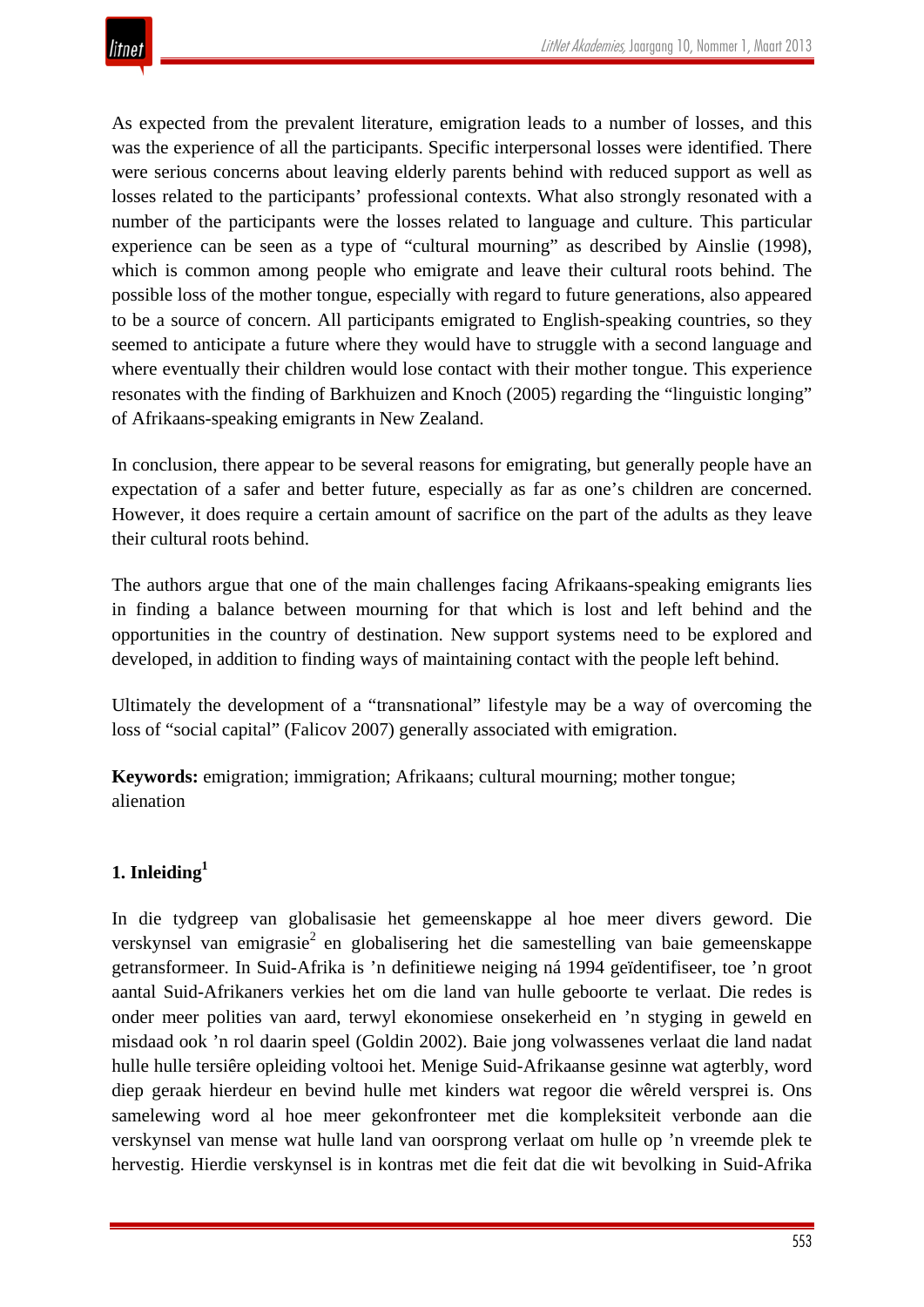

afstam van Europese immigrante wat vanaf die 17de eeu na die suidelike punt van Afrika gekom het. Hulle was van Duitse, Nederlandse, Franse en ander Europese herkoms en sommige het van politiese en/of geloofsvervolging probeer ontsnap (Griffiths en Prozesky 2010).

Daar word dikwels verwys na 'n uittog van kundiges (*brain drain*), want baie van diegene wat die land verlaat, beskik oor hoogs gespesialiseerde vaardighede wat moeilik vervang kan word (Crush 2000).

Die Suid-Afrikaanse regering het onlangs betrokke begin raak by 'n aktiewe "tuiskomsrevolusie", waar die 80 000 tot 1,2 miljoen Suid-Afrikaners wat in Engeland werk, geteiken word (Marchetti-Mercer 2011).

## **2. Emigrasie gedurende die apartheidsjare**

Gedurende die apartheidsjare het Suid-Afrika 'n emigrasieproses beleef toe baie mense, beide swart en wit, die land weens politieke faktore verlaat het (Marchetti-Mercer 2009). Baie jong wit mense het die land in die 1980's verlaat om diensplig vry te spring (Jupp 2001).

In haar boek *The rift: The exile experience of South Africans*, wat handel oor die ondervindings van politieke-asiel-soekers wat na Suid-Afrika terugkeer na die beëindiging van apartheid, redeneer Bernstein (1994) dat Suid-Afrikaanse asielsoekersonderskei kan word van tradisionele asielsoekers omdat hulle nie die land verlaat het weens 'n burgeroorlog, revolusie of staatsgreep nie. Baie van die aktiviste wat Suid-Afrika gedurende hierdie tydperk verlaat het, beskou hulself steeds as deel van die voortdurende en toenemende "struggle" tuis. Hierdie groep verteenwoordig ook nie 'n homogene groep nie, omdat daar verskillende groeperings van asielsoekers was, soos na Sharpeville in die sestigs en die Soweto-opstand in 1976. Verder het die meeste asielsoekers die land verlaat as individue wat dikwels vir baie jare nie kontak met hulle gesinslede kon maak nie, weens die isolasie waarbinne hul beweeg het (Bernstein 1994).

Baie van hierdie groeperings het in die vroeë 1990's na Suid-Afrika teruggekeer (Marchetti-Mercer 2009). Dit was vir hierdie asielsoekers 'n uitdaging om na baie jare na Suid-Afrika terug te keer. Bernstein (1994) tipeer dit as die "paradoks van asiel", wat sy beskryf as die verskynsel dat alhoewel Suid-Afrika hul vaderland (tuiste) was, dit 'n realiteit was dat 'n ander vreemde land eintlik hulle tuiste geword het. Met hulle terugkeer het hul gevind dat dit nie net hulle was wat onomkeerbaar verander het nie, maar ook die Suid-Afrika wat hul destyds agtergelaat het. Om dié rede het baie van die mense praktiese en sielkundige probleme met hulle terugkeer ondervind. Hulle het ook nie die terugverwelkoming wat hulle verwag het, ontvang nie. Hulle het dikwels kritiek ontvang en is verwerp deur diegene wat die "struggle" vanuit Suid-Afrika gevoer het (Marchetti-Mercer 2009).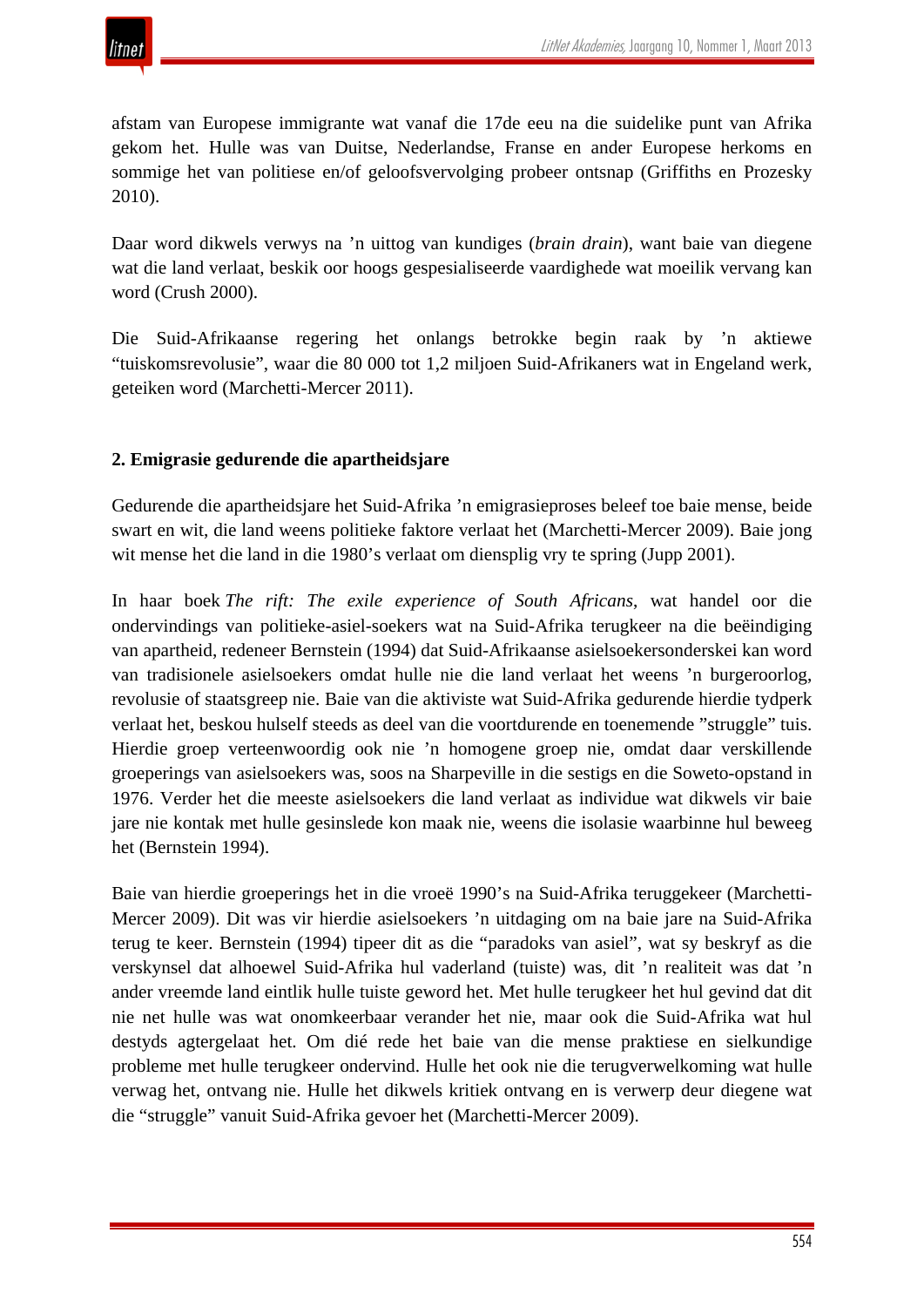Verder het Suid-Afrika ook die verskynsel van interne migrasie gedurende die apartheidsera beleef, wat 'n groot deel van die swart bevolking geaffekteer het. Dit het gelei tot die interne emigrasie van die swartarbeidsmag, waar mans hulle vrouens en kinders agtergelaat het om werk te soek in die nywerhede en veral die myne. Vroue moes noodgedwonge hulle kinders agterlaat terwyl hulle werk gesoek het in stede, gewoonlik as huishulpe in wit huishoudings. Hierdie praktyk het die gesinstrukture van swart mense nog verder beïnvloed. Die negatiewe effek van hierdie tipe interne migrasie op sulke swart huishoudings is goed gedokumenteer (sien bv. Hanks en Liprie 1993).

#### **3. Emigrasie na 1994: huidige statistiek en tendense**

Soos vroeër beskryf, beleef Suid-Afrika steeds 'n emigrasiebeweging na 1994, wat dikwels verband hou met die sosiopolitieke omstandighede in die land vandag (Goldin 2000; Marchetti-Mercer 2012). Statistiese gegewens oor die presiese getal Suid-Afrikaners wat emigreer, is nie altyd korrek nie, omdat mense nie aandui wanneer hulle beplan om te emigreer nie. Baie wit Suid-Afrikaners beskik oor dubbele burgerskap, wat die verskynsel verder kompliseer. Statistiek Suid-Afrika het in Julie 2010 'n verslag gepubliseer wat daarop dui dat ongeveer 'n halfmiljoen wit Suid-Afrikaners sedert 1994 die land verlaat het. Die meerderheid mense wat uit Suid-Afrika emigreer, is tussen 24 en 40 jaar oud. Daar is na raming 750 000 jong wit Suid-Afrikaners wat die land na 1994 verlaat het. Daar is tans meer wit mans tussen die ouderdom van 60 en 64 jaar in die land as tussen 30 en 34 jaar (SAIRR 2009).

Hoewel dit oor die algemeen aangeneem word dat dit 'n wit uittog is, het swart professionele persone ook geëmigreer (veral dié in beroepe soos verpleegkunde). Talle swart Suid-Afrikaners soek ook geleenthede oorsee (Marchetti-Mercer 2011).

#### **4. Suid-Afrikaners se houding jeens emigrasie**

Suid-Afrikaners se houding jeens emigrasie is in 2009 deur die bemarkingsmaatskappy Synovate nagevors. Persoonlike onderhoude is met 600 respondente gevoer wat in al nege provinsies woon en alle ouderdomsgroepe, albei geslagte en alle rasse insluit. 'n Opgesomde oorsig van die resultate van hierdie ondersoek word vervolgens weergegee (Synovate 2009).

In 2008 het 20% Suid-Afrikaners oorweeg om die land te verlaat, in vergelyking met 'n marginale daling na 18% in 2009 (Synovate 2009). Dit blyk dat die wêreldwye resessie 'n remskoen vir sommige mense se emigrasieplanne was. Van die Suid-Afrikaners wat aangedui het dat hulle definitief gaan emigreer, of dit ernstig oorweeg, het 56% aangedui dat hulle planne vertraag is totdat die ekonomie wêreldwyd gestabiliseer het.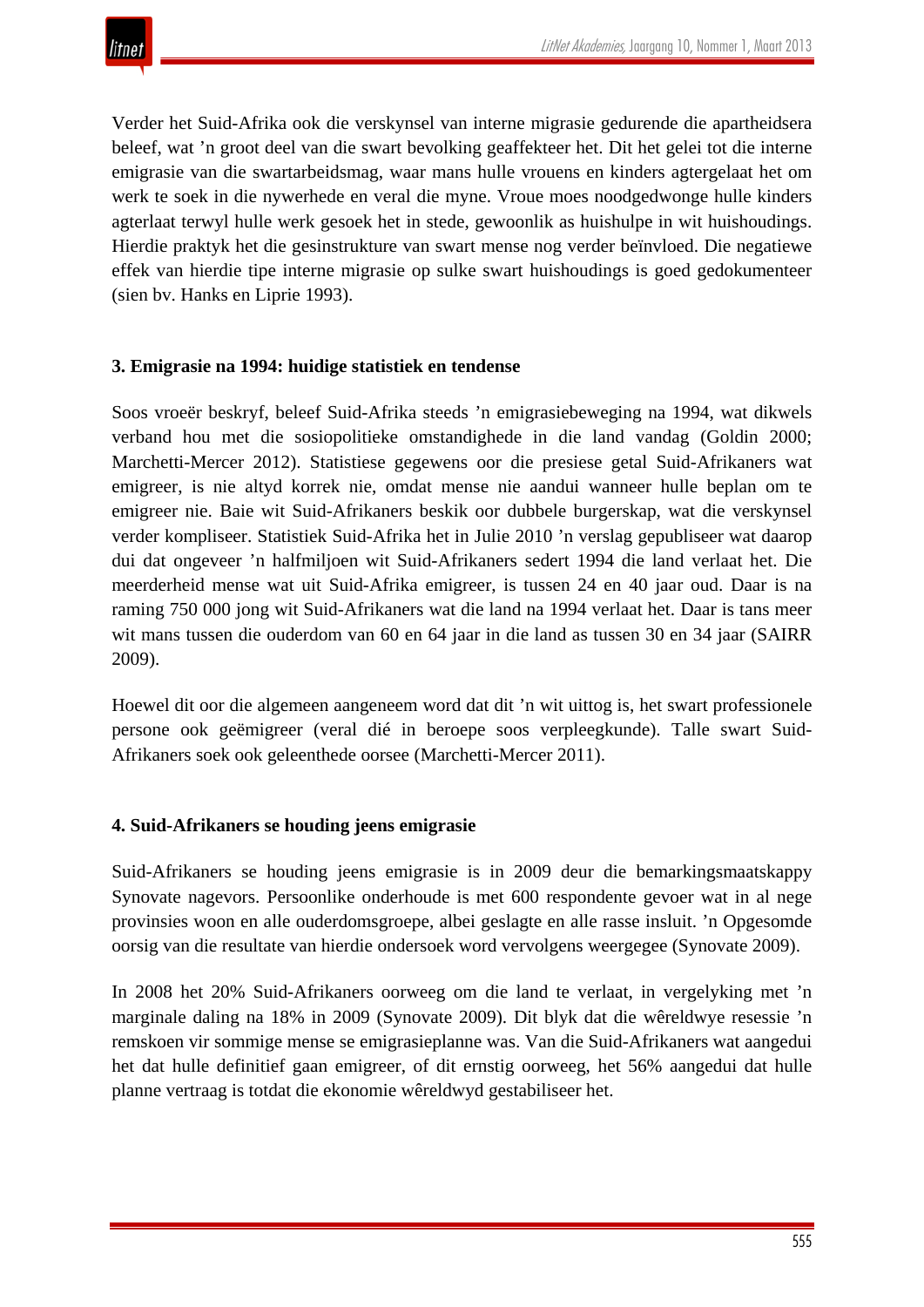

## *4.1 Ouderdomsgroep*

In die steekproef wat ondersoek is, het dit geblyk dat meer jong mense oorweeg het om die land te verlaat.In die ouderdomsgroep van 18 tot 24 het 30% van die respondente aangedui dat hulle emigrasie oorweeg het. Die laagste waarskynlikheid om te emigreer is in die groep van 55 tot 64 jaar aangedui.

## *4.2 Geslag*

Die studie het aangedui dat mans 'n hoër geneigdheid as vrouens het om te emigreer. Veertien persent van vroue het aangedui dat hulle definitief sou emigreer of dit ernstig oorweeg, in vergelyking met 21% van die mans. Die motivering vir die verskil tussen geslagte lê in die feit dat mans aangedui het dat beter werksgeleenthede die groot oorweging sou wees, terwyl vroue aangevoer het dat misdaad en geweld die hoofoorweging sou wees.

#### *4.3 Voorkeurbestemming*

Die meeste deelnemers (25%) het aangedui dat hulle voorkeurbestemming Brittanje (VK) sou wees, terwyl 23% sou verkies om na Australië en 20% na die VSA onderskeidelik te emigreer. Die jonger deelnemers het Brittanje (VK) as voorkeurbestemming aangedui, terwyl die ouer deelnemers Australië verkies het.

#### *4.4 Groepsdruk*

Die genoemde studie het aangetoon dat selfs mense wat nie emigrasie oorweeg nie, graag daaroor gesprek voer, en 'n kwart van die Suid-Afrikaners wat aan die studie deelgeneem het, is deur vriende of familie aangemoedig om te emigreer. Van die mense wat kinders op skool of universiteit het, het 23% van die deelnemers hulle kinders aangemoedig om blyplek in 'n ander land te vind.

#### *4.5 Redes vir vertrek*

As die motiverings vir emigrasie ondersoek word, is die primêre oorweging wat gerapporteer is, geweld, misdaad en korrupsie (82%), teenoor die ooreenstemmende syfer (55%) van 2008. Ander oorwegings wat geïdentifiseer is, is 'n onstabiele ekonomie (31%), regeringsprobleme (31%), diskriminasie (7%) en bekommernisse oor infrastruktuur (3%).

#### *4.6 Redes om te bly*

'n Aantal redes wat hulle sou weerhou van emigrasie word deur die deelnemers in die studie aangevoer. Die grootste rede was "die wonderlike klimaat" (28%), gevolg deur "om naby familie en vriende te wees" (23%). Vir 22% is die primêre rede hulle "liefde vir Suid-Afrika se mense", terwyl 19% "die natuur" en "wild" aangedui het. Vryheid en diversiteit van kulture in Suid-Afrika is ook as redes aangegee.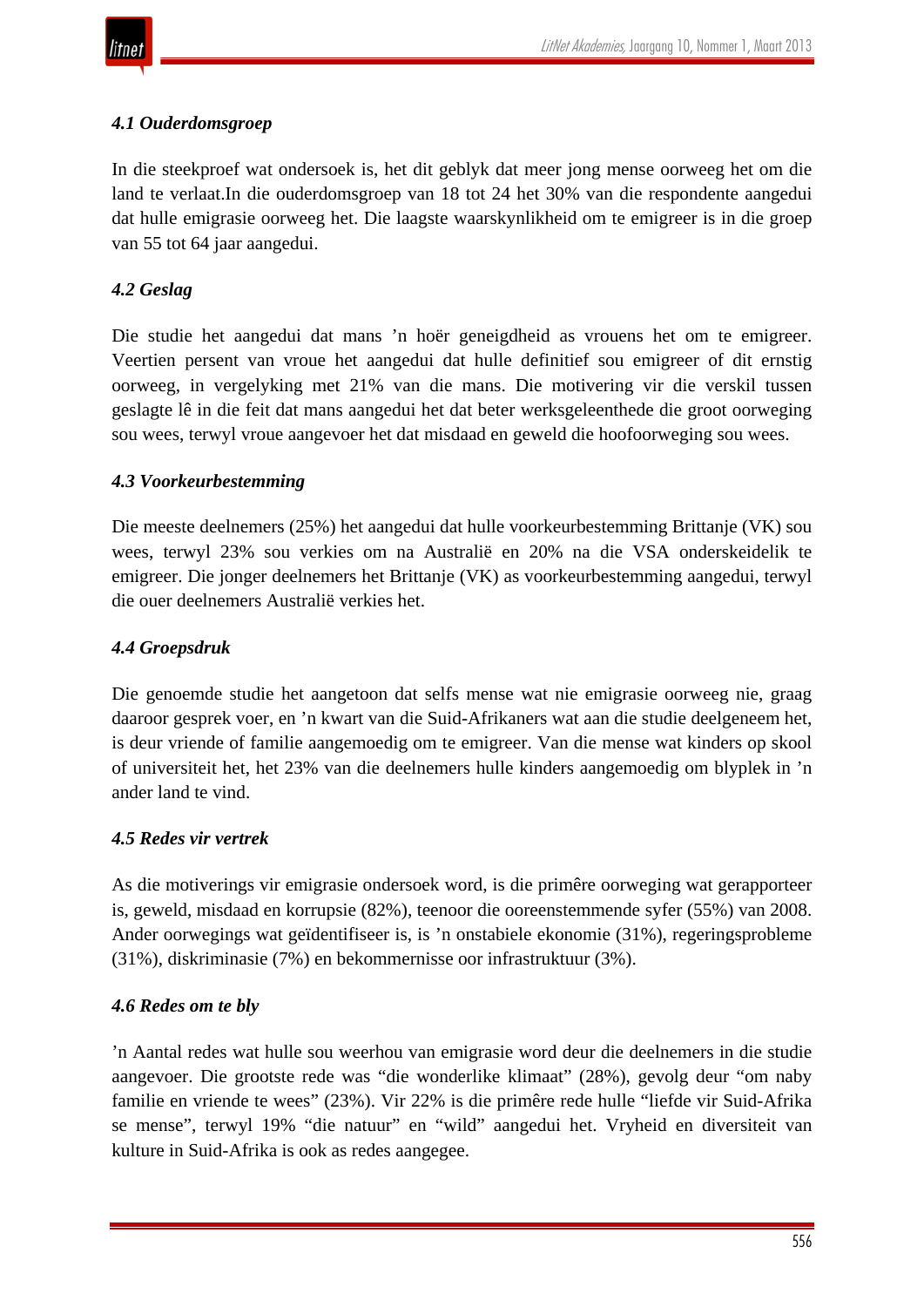

#### **5. Voorkeur sosiale diskoerse en debatte rakende die redes vir emigrasie**

#### *5.1 Misdaad en geweld as stootfaktore*

Griffiths (2007) redeneer dat daar 'n verskil is tussen wit Suid-Afrikaanse emigrante en ander emigrante. Emigrasie is 'n wêreldwye tendens, maar daar is 'n duidelike verskil in die redes waarom Suid-Afrikaners emigreer. 'n Mens kan redeneer dat Suid-Afrikaanse emigrante grootliks deur "stootfaktore" gemotiveer word, met ander woorde negatiewe omstandighede in die land van oorsprong eerder as "trekfaktore" soos positiewe omstandighede in die land van heenkome wat mens sou aanspoor om te trek (Kunz 1973).

Van Rooyen (2000:97) verklaar:

Crime has become the country's Achilles heel – no matter what progress has been made in reconstruction, reconciliation, nation building and even economic miracles, these will remain empty words if the citizens of the country are subject to a level of violent crime akin to a "civil war" that never happened.

Hy vergelyk die ondervinding van wit Suid-Afrikaners met sogenaamde slagoffer-diaspora – met ander woorde traumatiese ondervindings wat mense uit hulle tradisionele tuislande dryf.

Volgens Van Rooyen (2000) is daar drie tipes wit Suid-Afrikaanse emigrante:

- 1. dié wat die land verlaat
- 2. dié wat na sogenaamde veiliger plekke in die land trek, soos die Wes-Kaap
- 3. dié wat in veiligheidskomplekse intrek.

Laasgenoemde is volgens Van Rooyen (2000:19) 'n "sielkundige emigrasie" wat gesien word as 'n sielkundige onttrekking uit die samelewing. Mense verhuis na hoësekuriteitsomgewings en lei 'n hoogs afgesonderde lewe.

'n Ander kant van die debat is die feit dat emigrante gesien word as verraaiers van die nuwe demokratiese bedeling. Van Rooyen (2000:127) verwys na oudpresident Nelson Mandela se stelling in 1998 dat emigrante nie ware Suid-Afrikaners is nie, en dat hulle rassisties is, omdat hulle nie onder swart oorheersing 'n bestaan kan voer nie. Dit is nie 'n onkontroversiële perspektief nie, want baie emigrante sien hulleself as slagoffers van misdaad en geweld en nie as rassiste nie.

#### *5.2 Die "moet-ek-bly-of-gly?"-debat*

Al die bogenoemde argumente dui op die feit dat die sogenaamde "moet-ek-bly-of-gly?" debat vandag in Suid-Afrika voortduur. Richman (2010) beskryf dit in sy onlangse boek met dieselfde titel as die beskrywende vraag vir Suid-Afrikaners. Hy gee 'n aantal verhale van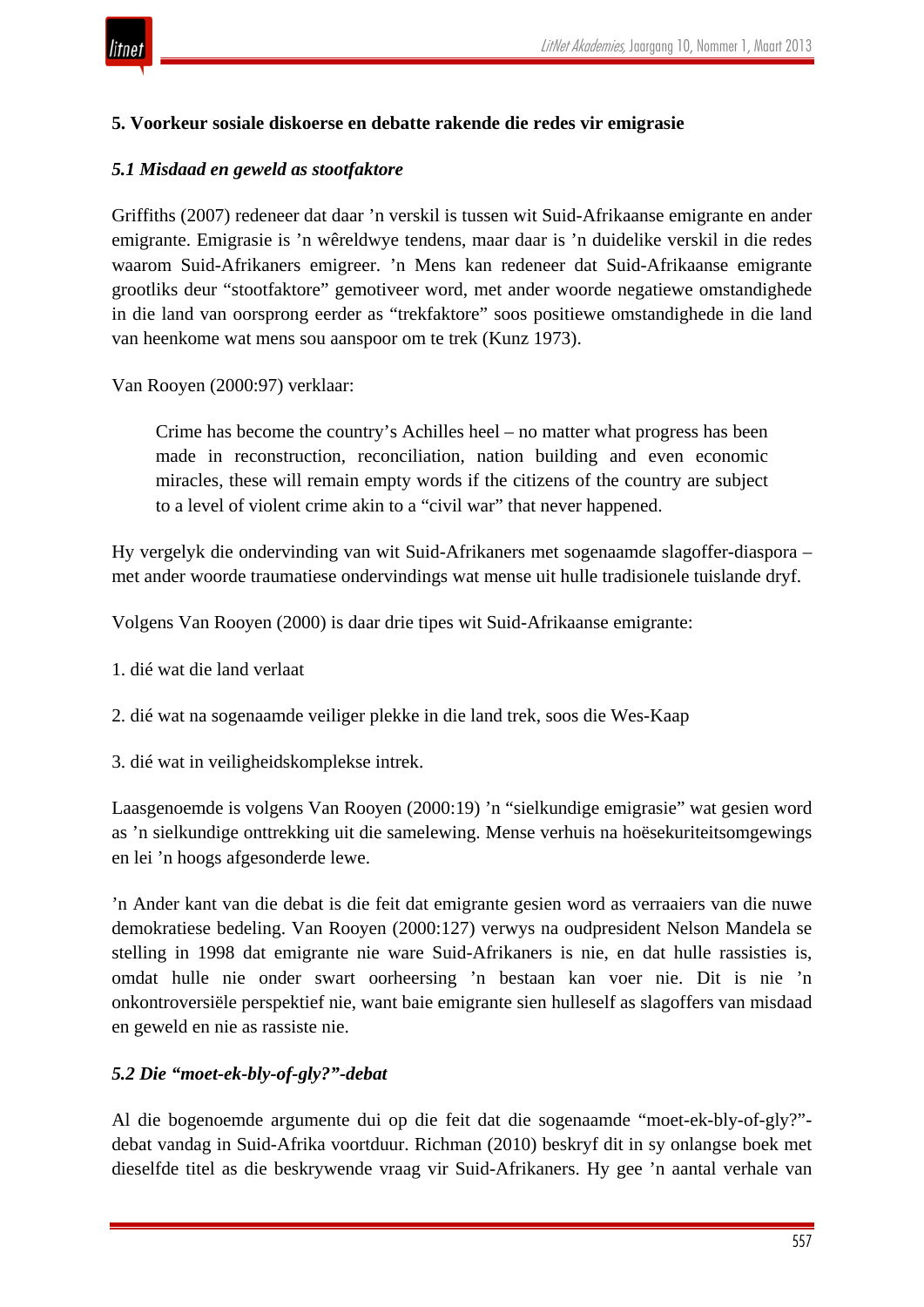

Suid-Afrikaners weer wat albei kante van die debat verteenwoordig. Hy probeer verskillende sienings akkommodeer sonder om kant te kies en wys daarop dat daar nie regte of verkeerde antwoorde op hierdie vraag is nie. Mense neig om hulle posisie sterk te verdedig en daar word min ruimte gelaat vir meer neutrale sienings.

In die boek inkorporeer hy opstelle waar die skrywers die besluit wat hulle geneem het, verdedig. Mense verlaat die land as gevolg van misdaad en die persepsie van 'n onsekere toekoms, maar ander bly ten spyte daarvan dat hulle dieselfde probleme ondervind. Die vrae rondom wat 'n tuiste is en die liefde vir 'n land word deur beide groepe gedeel. Volgens Richman (2010) moet 'n persoon uiteindelik leer om saam te leef met die besluit wat hy/sy geneem het, of die een wat hy/sy beplan om te maak.

#### *5.3 Verlies aan ontologiese sekuriteit*

'n Ander diepliggende rede hoekom mense besluit om die land te verlaat het dalk te doen met wat Dupuis en Thorns (1998) as ontologiese sekuriteit bestempel. Giddens (1990) beskou ontologiese sekuriteit as 'n sin van selfversekerheid wat mense in die kontinuïteit van hulle selfidentiteit en die konstantheid van hulle sosiale en materiële omgewing het. Hy beskryf dit as, "'being' or, in the terms of phenomenology, 'being-in–the-world'. But it is an emotional, rather than a cognitive, phenomenon, and it is rooted in the unconscious" (Giddens 1990:92). Dupuis en Thorns (1998) beskryf *home* primêr as 'n plek waar mense 'n sin van ontologiese sekuriteit kan bekom, terwyl daar 'n buitewêreld is wat bedreigend en buite 'n mens se beheer is.

Hierdie behoefte aan ontologiese sekuriteit is 'n basiese sielkundige behoefte van individue en word primêr in persoonlike verbintenisse met ander mense nagespoor (Giddens 1990). Die huis is gevolglik die essensiële en formatiewe bron van ontologiese sekuriteit. Suid-Afrikaners voel dikwels ontnugter in hulle verhoudings met hul land van oorsprong en plaas soveel afstand as moontlik tussen Suid-Afrika en hulself. Die gevolglike eksistensiële onteiening van wonings of blyplek mag 'n sterk motiverende faktor vir baie Suid-Afrikaners wees wat die land verlaat. Hierdie eksistensiële onteiening van woning of blyplek kan 'n produk van die kunsmatige, verwronge idee van 'n blyplek wees wat voortgevloei het uit 'n koloniale oorsprong (Goodwin en Schiff 1995).

Volgens Griffiths en Prozesky (2010) gee Taylor (2004) en Heidegger (2001 [1971]) se filosofiese taal ons insig in die eksistensiële en verbeeldingsverknorsing waarin wit Suid-Afrikaners hulle in Suid-Afrika en oorsee bevind. Griffiths en Prozesky (2010) wys ook daarop dat wit Suid-Afrikaners die land verlaat as gevolg van dinge wat hulle daaglikse bestaan en die konteks van lewe bedreig; maar die dieper kwelling is die feit dat hulle nie meer hier kan leef en woon nie, eerstens as gevolg van die ekstreme aard van die wit Suid-Afrikaanse sosiale verbeelding en die wêreld wat dit gevorm het, en tweedens as gevolg van die krag van hierdie verbeelding. Die verbeelding, wat ondersteun is deur apartheid, was gedeeltelik onsamehangend en gebaseer op rasseskeiding en sistematiese onderdrukking, asook effektiewe ekonomiese verslawing van die grootste gedeelte van ons bevolking.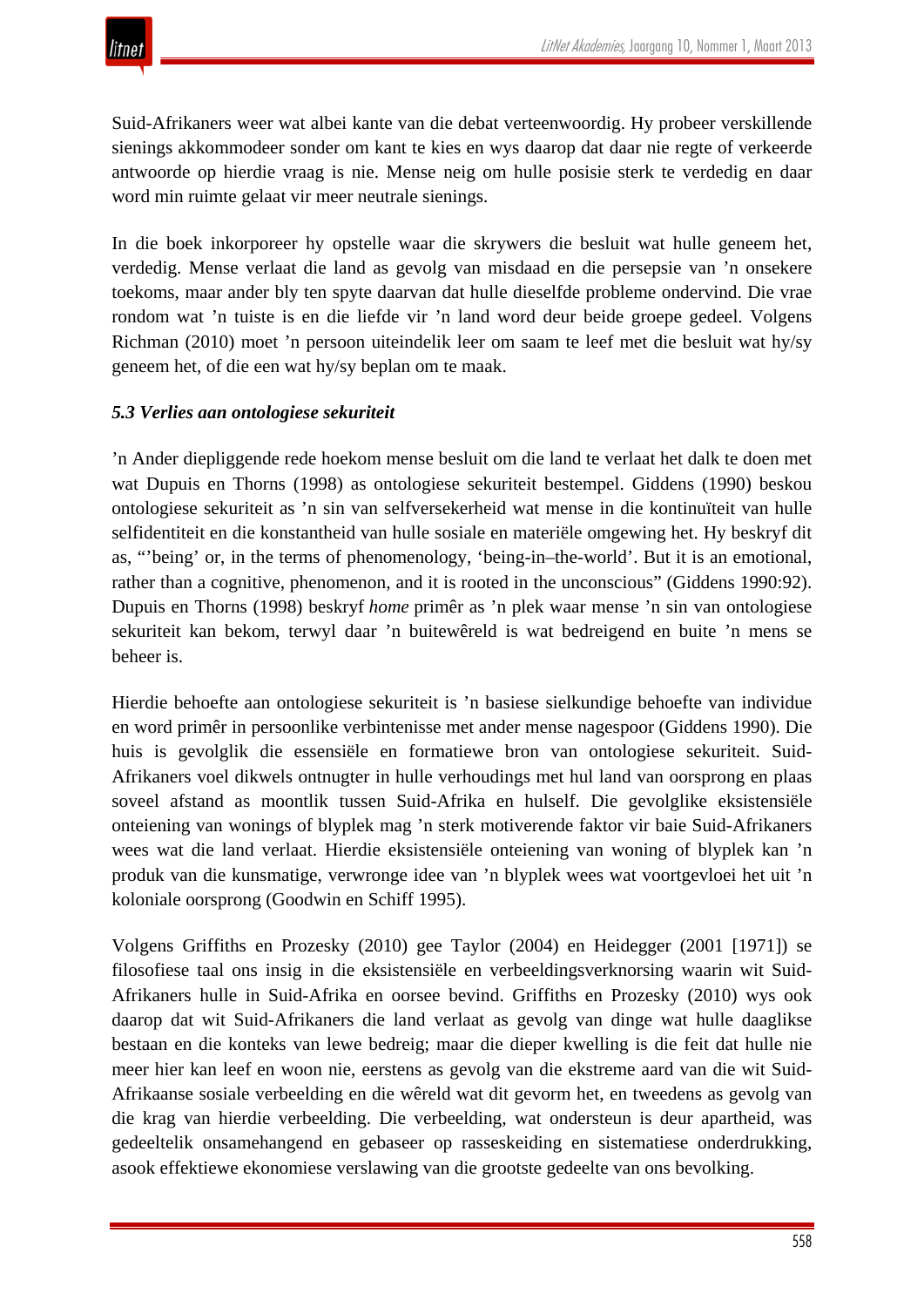'n Mens kan nie waarlik leef of tuis voel as die verskillende aspekte van 'n mens se gemeenskapslewe en praktyke bots nie, en 'n mens kan nie ten volle mens wees as die hoeksteen van jou lewe gegrond is op die ontkenning van 'n ander persoon se menslikheid nie. Volgens Van der Merwe (2008) het die wit Afrikaner se identiteit, kultuur, waardes en narratiewe soos dit tradisioneel geken, bewaar en in stand gehou is, reeds onherroeplik verander. Waarmee dit vervang word, is in hierdie stadium nog nie presies duidelik nie, want die proses is steeds aan die gang en benodig in die toekoms verdere navorsing.

Steyn (2001) voer aan dat wit Suid-Afrikaners neig om na Brittanje of voormalige Britse kolonies te emigreer op soek na 'n materiële lewenstyl soortgelyk aan dié in Suid-Afrika. Hulle vertrou dan dat hulle daar tuis sal voel; hulle neem selfs onbewustelik aan dat hulle broederskap sal ervaar. Hulle glo hulle sal dit met die Kanadese, Australiërs of Nieu-Seelanders deel, bloot omdat daardie bevolkings ook hoofsaaklik wit is. Sommige kenmerke van wit rasvermenging is supranasionaal, 'n oorblyfsel van kolonialisasie. Gevolglik kan wit mense emigreer na lande waar 'n deel van die wit identiteit meer ondersteun word, waar, volgens Steyn (2001:91–2), die parameters van 'n wit wêreldbeskouing meer ongeskonde gebly het.

Ten spyte daarvan dat baie wit mense die land verlaat met verskeie negatiewe gevoelens jeens Suid-Afrika, soek hulle steeds verbintenisse met die land deur kontak te behou met landsburgers. Dít terwyl hulle oorsee voortgaan om die negatiewe aspekte van die land te beklemtoon (Steyn 2001).

'n Vreemde verskynsel word waargeneem in die wit Suid-Afrikaanse gemeenskap waar emigrante in Australië, Nieu-Seeland en die VK almal Suid-Afrikaanse gemeenskappe herontwikkel het. Daar is skole en kerke in hierdie gemeenskappe wat spesiaal ontwerp is vir hierdie bevolking van emigrante; sommige kerke en skole het Afrikaans as 'n primêre taal van kommunikasie: 'n taal inheems aan Suid-Afrika. Op hierdie manier staan die gemeenskap saam en herontwerp in 'n sekere sin hul tuiste en bestaan daar deur te identifiseer met kulturele aspekte wat aan hulle bekend is. Gevolglik word 'n nuwe sin van identiteit en waarde gevorm (Marchetti-Mercer, Greyvenstein en Prinsloo 2008).

Hierdie verskynsel pas in by die konsep van "verlies aan sosiale kapitaal" (Falicov 2007:164). Mense wat emigreer, mag dit met die verloop van tyd herbou deur middel van ware of virtuele ruimtes, en dit word moontlik gemaak deur die beskikbaarheid van tegnologiese verbindings met die gemeenskap wat agterbly. Falicov (2007) redeneer verder dat emigrante heel waarskynlik hulle etniese gemeenskapnetwerke sal herbou in die nuwe land om hierdie saak baas te raak. Daar is bewys dat verbintenisse met sulke gemeenskapsnetwerke sterk met geestesgesondheid korreleer (Vega, Kolody, Valle en Weir 1991).

Falicov (2005) se navorsing, wat fokus op die verband tussen geestesgesondheid en emigrasie, dui aan dat verbintenis met 'n mens se ou kultuur voordelig kan wees. Die behoud van 'n persoon se tradisionele kultuur kan dien as 'n buffer vir die negatiewe impak op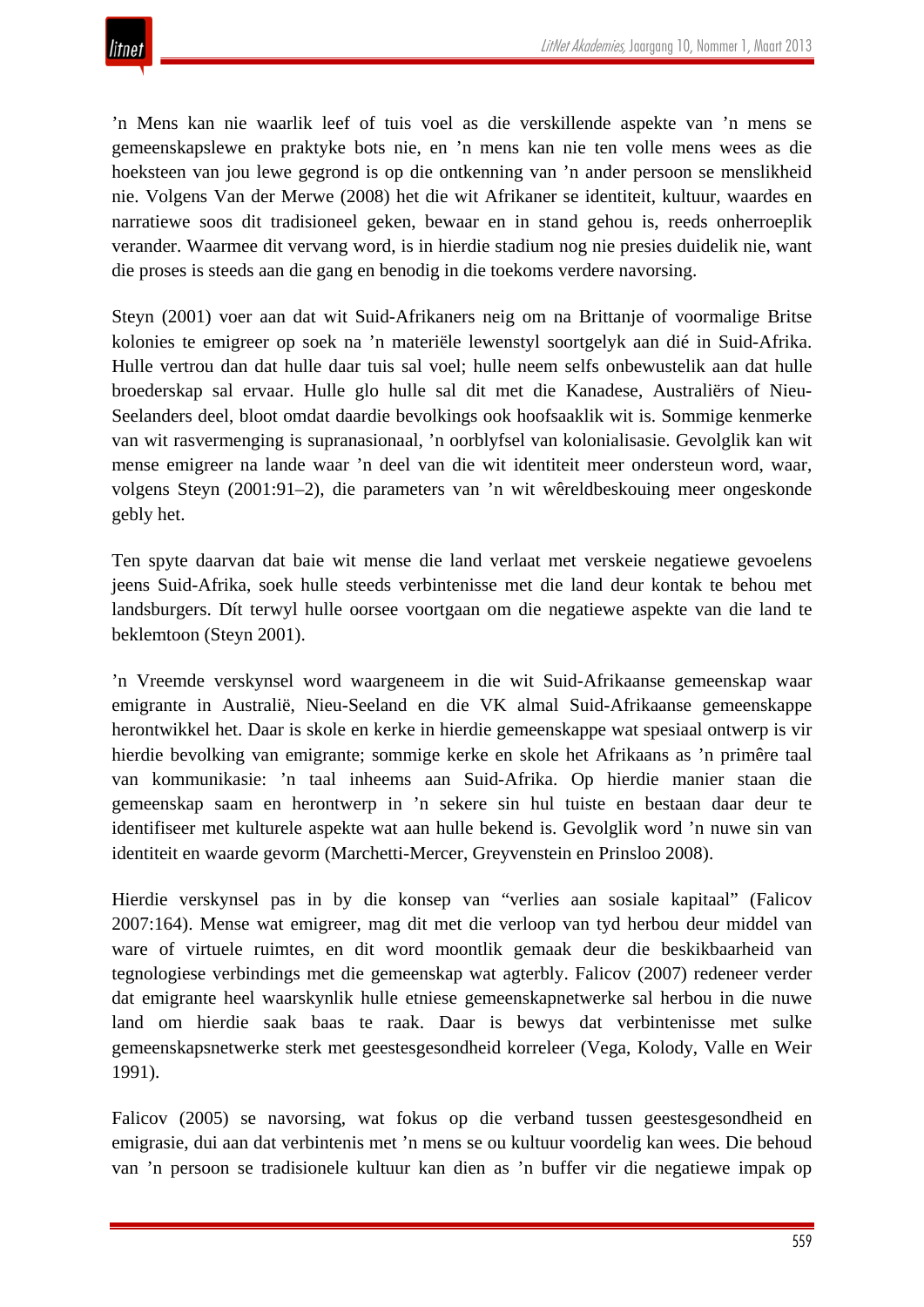

geestesgesondheid as gevolg van emigrasie (Marchetti-Mercer en Roos 2006). Abe, Zane en Chun (1994) neem ook waar dat die behoud van kultuur as 'n belangrike anker gedurende die hervestigingsproses en as 'n positiewe verbintenis met die verlede kan funksioneer.

#### **6. Emigrasie en taal**

Grinberg en Grinberg (1989:109) redeneer dat taal die basis van 'n persoon se identiteit vorm en gevolglik 'n belangrike rol in die lewe van emigrante speel. Hulle glo (1989:90) dat 'n mens se moedertaal nooit so belangrik is as wanneer 'n mens in 'n land bly waar 'n ander taal gepraat word nie. Die ervarings en gevoelens van 'n mens se kinderjare is nou aan jou moedertaal verbind. Hulle glo verder dat 'n immigrant se onvermoë om die plaaslike taal goed te praat, of dat hulle dit met 'n aksent praat, kan lei tot 'n sin van ondergeskiktheid en onbekwaamheid, en dat dit tot 'n minderwaardigheidskompleks kan lei (1989:111).

Barkhuizen en Knoch (2005:216) beskryf die ondervinding van Afrikaanssprekende emigrante in Nieu-Seeland as *linguistic longing* (linguistiese verlange) om die emosionele reaksies op verminderde blootstelling aan en geleenthede vir die gebruik van Afrikaans te verwoord.

Kinders leer 'n nuwe taal vinniger aan, want hulle wil nie hê hulle portuurgroep moet hulle as "anders" beskou nie. Namate hulle meer vaardig word in die nuwe taal, stel hulle minder belang in hulle moedertaal, wat konflik tussen hulle en hulle ouers veroorsaak (Marchetti-Mercer 2009:133).

#### **7. Emigrasie en verlies**

Ainslie (1998:287) beskryf die proses wat immigrante beleef as 'n proses van kulturele rou:

When an immigrant leaves loved ones at home, he or she also leaves the cultural enclosures that have organized and sustained experience. The immigrant simultaneously must come to terms with the loss of family and friends on the one hand, and cultural forms (food, music, art, for example) that have given the immigrant's native world a distinct and highly personal character on the other hand. It is not only people who are mourned, but culture itself, which is inseparable from the loved ones it holds. [....]. While the motives for migration (voluntary or involuntary) and the conditions left behind (economic, political) vary from person to person, all immigrants lose something essential to their lives in leaving their native home [...], even those whose lives in their country of origin are characterized by conflict and deprivation will experience loss.

Hy is van mening dat die immigrasie-ondervinding 'n spesiale geval van rou verteenwoordig, waar die rou sentreer om die verlies van geliefdes en plekke, tesame met geografiese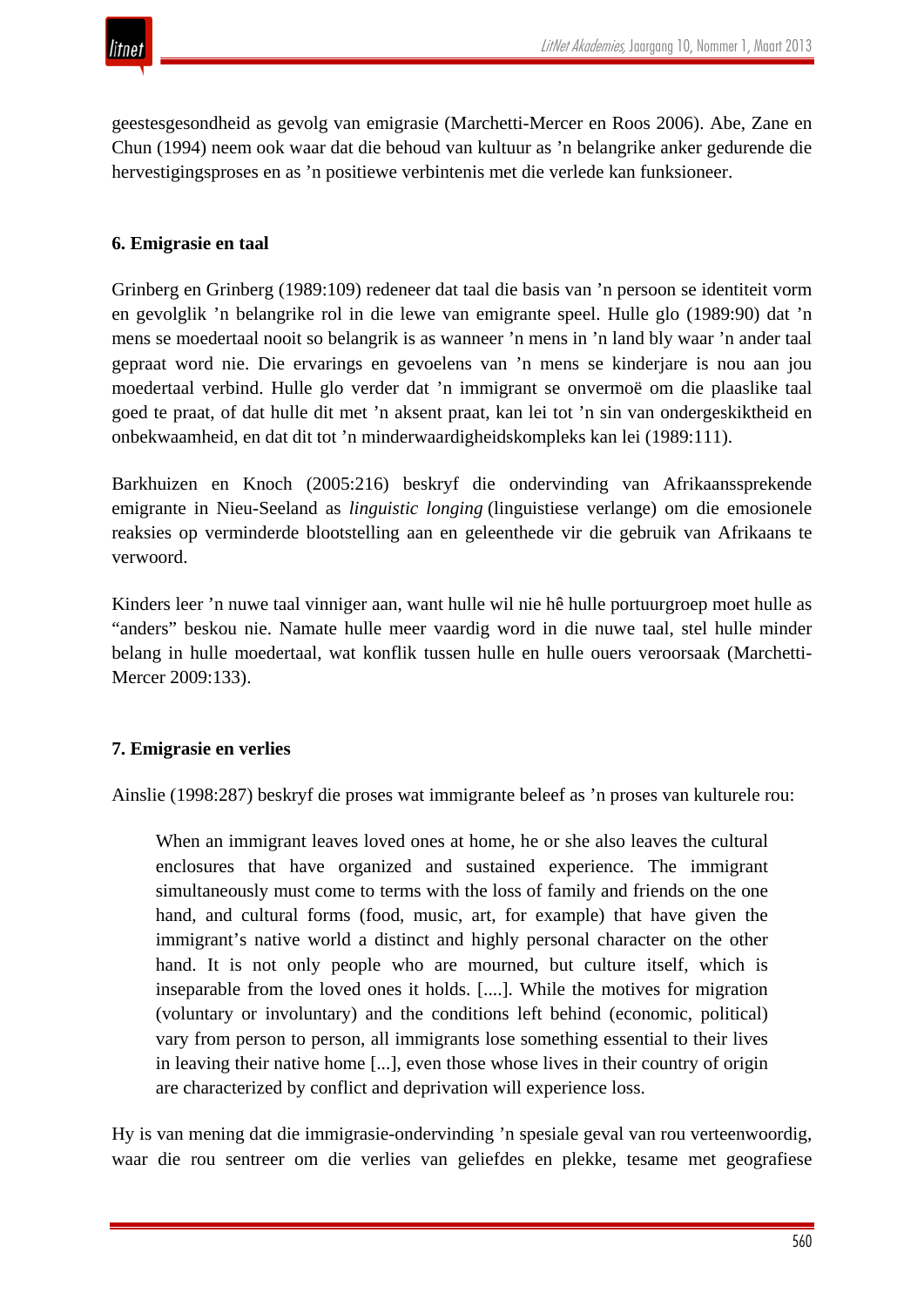

losmaking (Ainslie 1998:285–6). Hy verwys na die werk van Volkan (1993) wat na immigrante as "onophoudelike roubeklaers" verwys.

Ainslie (1998) redeneer ook dat 'n algemene kenmerk van immigrante-rou 'n poging is om die realiteit van losmaak te ontken of te verdun. Hulle poog om die realiteit van verlies te vermom deur die skepping van 'n sielkundige spasie – die illusie dat hulle beide "hier" en "daar" is (Ainslie 1998:289).

Ainslie (1998:293) stel dit voorts dat belangrike veranderlikes "die veranderde omstandighede van kulturele rou" onderlê:

- 1. die tyd wat emigrante weg was van hulle land van oorsprong
- 2. hoe maklik en moontlik dit is om terug te keer
- 3. nuwe tegnologiese maniere van kommunikasie.

Verder redeneer Ainslie ook dat hoe meer mense kontak kan behou en hernu, hoe minder rou is nodig, want dit onderhou "its intrapsychic representations and the fantasy of return" (Ainslie 1998:293).

Ainslie (1998:296) sien immigrasie as "a double-edged sword: On the one hand it provides economic opportunities [...]; on the other hand, the experience of dislocation, coupled with significant acculturative stress attendant to negotiating an unknown culture, results in the noted symptoms."

Nuwe immigrante ondervind spanning as gevolg van 'n verlies aan sosiale ondersteuning en netwerke wat in hulle vaderland beskikbaar was, met die gevolg dat daar onvermydelik 'n impak op beide fisiese en geestesgesondheidsvlakke kan wees (Ward en Styles 2003:350).

#### **8. Die proses van migrasie**

Migrasie is 'n proses wat oor 'n tydperk plaasvind. Mense mag dit verskillend ervaar en nie alle individue sal dieselfde ondervindings deel nie. Dit is ook so dat elke generasies dit op 'n ander manier beleef (Sluzki 1979).

Volgens Van Coller (2002) speel die volgende faktore 'n belangrike rol in die impak van die emigrasie-ondervinding:

a. Die demografie en omstandighede van die individue in die land van herkoms. Dit sluit die volgende faktore in:

i) die politiese en ekonomiese situasie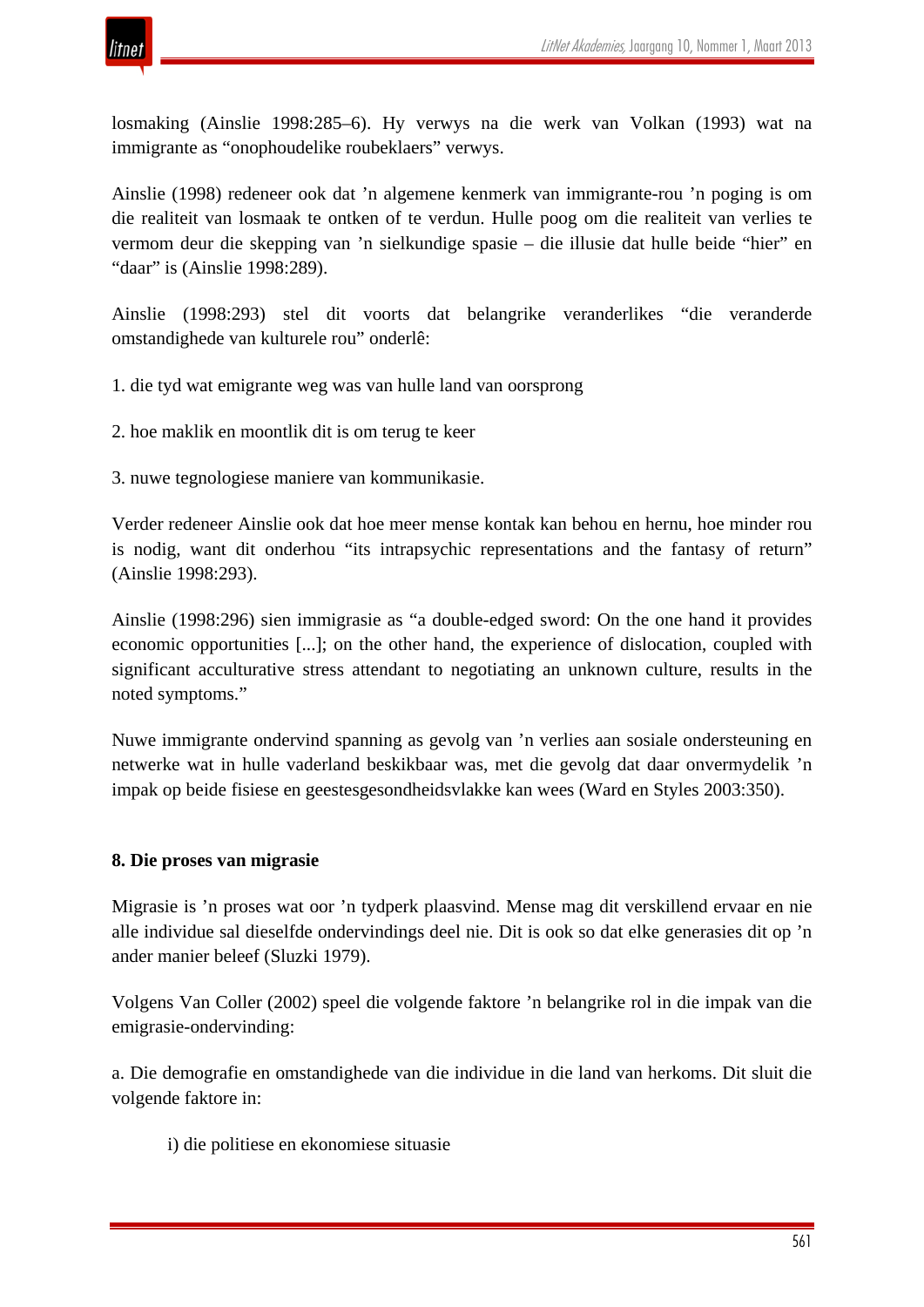

- ii) ouderdom, geslag, opvoedingsvlak, geloof, gesondheid, taal en status.
- b. Die motivering vir migrasie:
	- i) stoot-/trekfaktore
	- ii) verwagtinge rondom emigrasie.
- c. Interne hanteringstrategieë en hulpbronne
- d. Die uitdagings en spanning om in die nuwe land te lewe.

e. Die omstandighede in die gasheerland. Dit sluit in sosiale ondersteuning en houdings, kontakte, deelname en probleme wat ondervind word.

f. Eksterne ondersteuning en hulpbronne. Dit verwys na migrante se kennis van en houding teenoor ondersteuning en eksterne hulpbronne wat in die gasheerland beskikbaar is.

Van Coller (2002:21–5) beskryf die volgende fases van emigrasie, wat gebaseer is op 'n aantal modelle wat die migrasieproses omskryf. Sy beklemtoon dat elke fase sy eie uitdagings aan die individu stel en verskillende psigologiese reaksies uitlok:

#### *8.1 Pre-immigrasie en beplanningsfase*

Hierdie fase dek die tydperk vandat daar oorweeg word om te emigreer tot die tydstip wanneer al die reëlings getref is en die individu gereed is om te emigreer.

Volgens Sluzki (1979) kan migrasie óf negatief (bv. om aan politieke onderdrukking of hoë vlakke van misdaad te ontsnap) óf positief gemotiveerd wees (bv. om 'n beter bestaan te maak in 'n ander land). Dit is belangrik om te herken of die besluit vrywillig of nie vrywillig is nie, om die impak op die individu of gesin te bepaal.

Dié mense wat migreer as gevolg van byvoorbeeld ekonomiese faktore of beter onderwys, sal ander spanninge beleef as dié wat as gevolg van politieke oortuigings migreer. Mense wat 'n hoë motivering het om te migreer sal minder geestesgesondheidsprobleme hê as dié wat teësinnig is. Dit is ook van belang om te identifiseer wie die motiveerder of verantwoordelike persoon is wat die besluit neem om te migreer. Is die gesin byvoorbeeld op pad uit die land as gevolg van 'n spesifieke individu se loopbaan terwyl die res van die gesin eintlik nie wil gaan nie? Volgens Hulewat (1996:130) is dit belangrik om te weet hoe die besluit geneem is om te emigreer, aangesien dit sal bepaal hoe die individu of gesin in die nuwe land sal aanpas. Sluzki (1979) wys daarop dat dit 'n tyd van gemengde gevoelens mag wees: euforie as gevolg van opgewondenheid om te emigreer, maar ook gevoelens van hartseer, onsekerheid en vrees oor wat voorlê.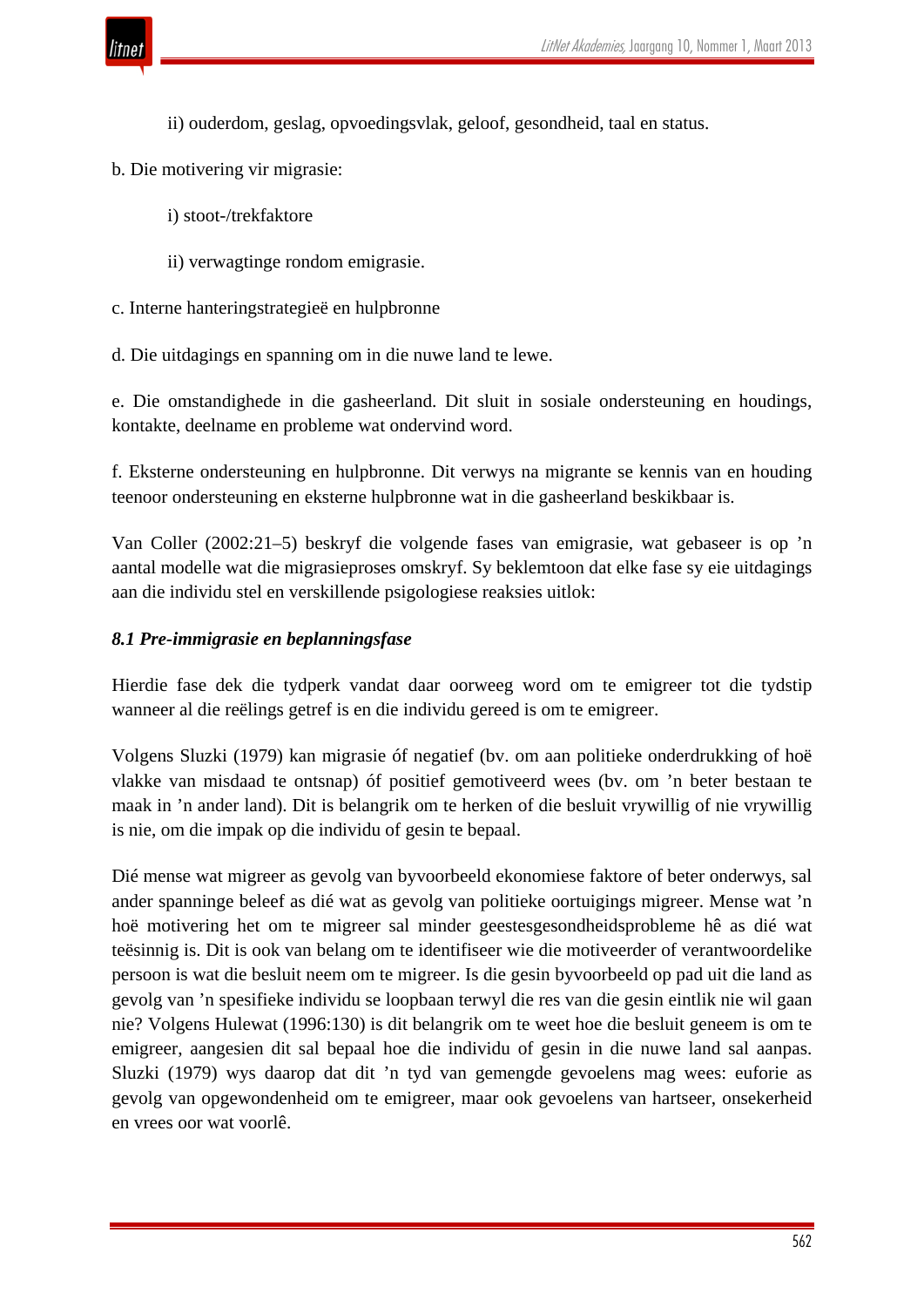## *8.2 Die "wittebrood"-fase*

Hulewat (1996:130) wys daarop dat hierdie tydperk 'n opwindende en uitputtende ondervinding kan wees.

Volgens Sluzki (1979) eis migrasiestres nie in die onmiddellike weke, of selfs maande na die migrasieproses, sy tol van die gesin nie. In hierdie stadium is die gesin ten volle gefokus op aanpassing en oorlewing, en lede van die gesin mag onbewus wees van die stresvolle aard van die migrasie, asook die impak wat dit op die gesin het.

Gedurende hierdie tydperk word die gesin gekonfronteer met 'n kulturele konteks wat baie verskil van hulle eie. Die drang om te oorleef is so sterk dat gesinne 'n relatiewe moratorium met betrekking tot akkulturasie en akkommodasie ondervind. Baie van die konflikte wat ondervind kan word as gevolg van 'n totaal nuwe kultuur as hul eie, bly omtrent dormant.

#### *8.3 Die krisisfase van deflasie of dekompensasie*

Gedurende hierdie tydperk sal die spanning wat oor verskeie maande opgebou het, na vore kom (Tousignant 1992:170).

Sluzki (1979) wys daarop dat daar in hierdie tydperk baie probleme, konflikte en sekere simptome in die gesin na vore kan tree. Gedurende hierdie tydperk is die hooftaak van die gesin om sy eie identiteit te herskep. Daar moet 'n balans gevind word tussen die ou identiteit, wat gekoppel is aan die land van herkoms, en die nuwe omgewing waarheen migreer is. Dit kan baie moeilik wees om 'n balans te vind en volwassenes en kinders pas op verskillende maniere aan. Die gesin kan gedwing word om sy gedragsreëls te verander. Wat gewerk het en aanvaarbaar was in die land van herkoms kan dalk nie langer in die nuwe land geld nie. Kinders pas dikwels vinniger in die nuwe land aan. Gedurende hierdie tydperk kom die sterk- en swakpunte in die gesin se vaardighede om opgewasse te wees duidelik na vore. So kan spanning ook kumulatief word en sekere simptome kom tot uitdrukking in die maande en soms jare na migrasie.

Gedurende hierdie tydperk word geslagsrolle beklemtoon en die verskille tussen mans en vroue word duideliker. Die belangrikheid van aanvaarbare kulturele norme en rolle wat mense saambring na die nuwe land, kan nie genoeg beklemtoon word nie. Geslagsverskille in aanpassing word ook in die ouer generasie van emigrante gereflekteer. Dit is belangrik dat al hierdie faktore in ag geneem moet word as daar gekyk word na die ondervindings van paartjies in hierdie fase.

## *8.4 Uitbalanserings- of aanpassingsfase*

Volgens Van Coller (2002) sal die sielkundige uitkoms van die proses van emigrasie afhang van hoe effektief die uitdagings van die krisisfase opgelos is.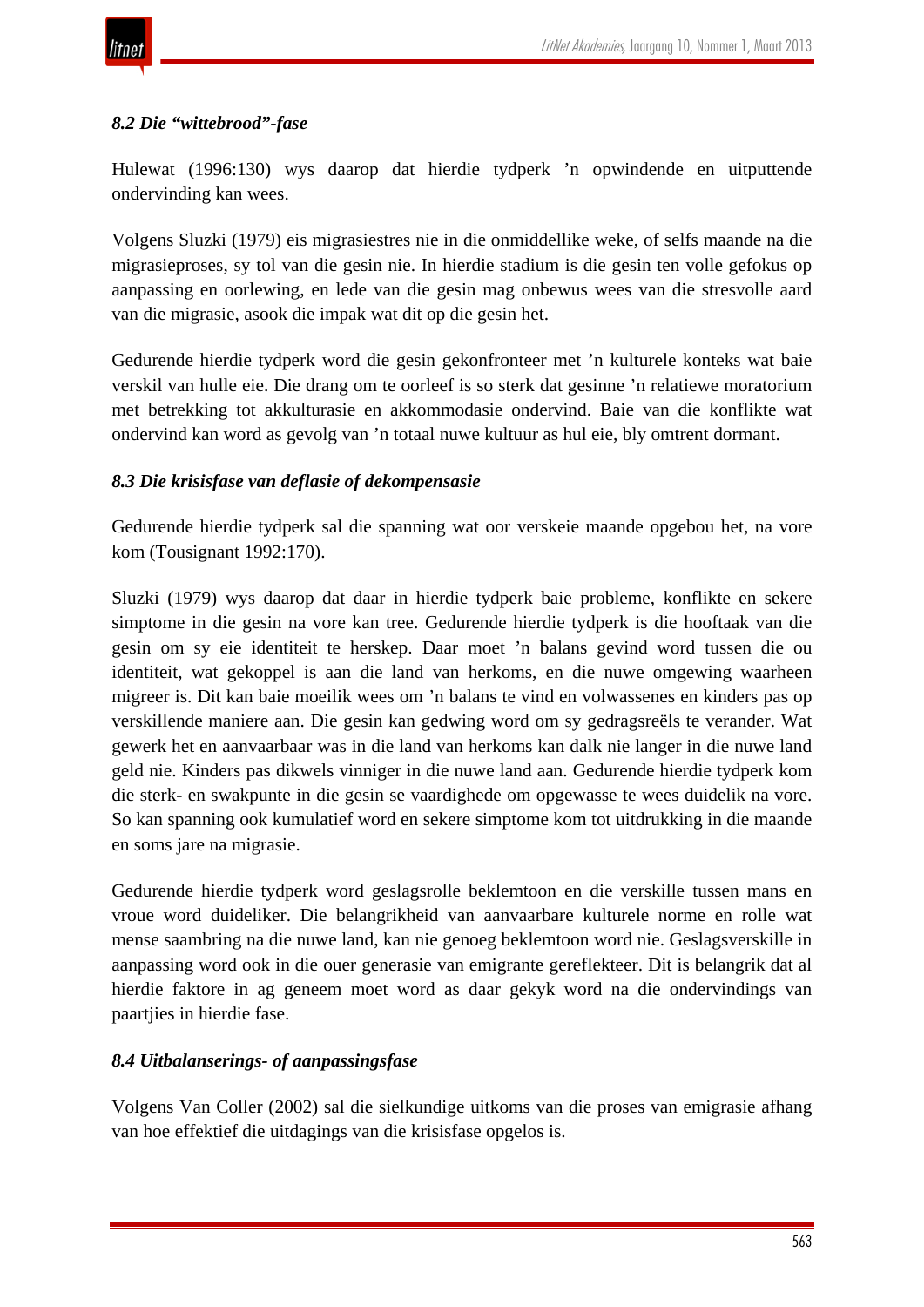

Sluzki (1979:387) dui daarop dat nuwe individuele en kollektiewe sterkpunte na vore kan tree as die immigrantgesin daarin slaag om die reëls, modelle en gewoontes van die land van oorsprong konstruktief met die nuwe realiteit te integreer.

White (2004) beskryf 'n driefaseproses van migrasie van identiteit. Eers is daar 'n skeidingsfase, wat insluit die wegbreek van 'n persoon se bekende lewe en gekenmerk word deur optimisme. Tweedens is daar 'n liminale fase, wat beskryf kan word as 'n "tussen-in" fase waar 'n persoon se bekende sin van bestaan in die wêreld afwesig is. Dit word gekenmerk deur tydperke van disoriëntasie en verwarring en beduidende vertwyfeling. Laastens is daar 'n herinkorporasiefase wat bereik word wanneer 'n persoon voel hy het gearriveer op 'n ander plek in sy lewe en 'n sin van inpas en tuis-wees ondervind.

#### *8.5 Transgenerasieverskynsels*

In die transgenerasiefase pas immigrante aan by die nuwe land en verban hulle planne om terug te keer na die land van oorsprong. Met die aankoms van kinders kom nuwe brandpunte na vore, soos die behoud van die moedertaal, godsdiens en sosiale waardes. Eerstegenerasiekinders mag in konflik kom oor hulle verskillende kulture en sal soms verder studeer in hulle land van herkoms. Sommige immigrante behou noue kontak met hulle gesin en land van herkoms, maar die teenoorgestelde kan ook waar wees, veral waar mense agterdogtig is teenoor die land van herkoms.

#### **9. Die navorsingsprojek**

Die doel van die groter navorsingsprojek onder bespreking was om Suid-Afrikaners se ondervinding van migrasie in die konteks van hulle gesinslewe na te vors. Die fokus was op mense wat op die punt gestaan het om te migreer en hulle ondervinding rondom die besluit om Suid-Afrika te verlaat, asook op lede van die gesin en nabye vriende wat gaan agterbly. Die studie het ook die totale effek van die verskynsel van migrasie op Suid-Afrikaanse gesinslewe, die funksionering en die algemene sosiale konteks daarvan nagegaan (Marchetti-Mercer 2012:245).

Die studie was kwalitatief van aard. Daar is hoofsaaklik gebruik gemaak van semigestruktureerde onderhoude met tien Suid-Afrikaanse families uit verskillende kultuuren sosio-ekonomiese groepe. Die onderhoude het gedien as basis vir 'n beskouing van die ondervindings van hierdie gesinne met betrekking tot sommige lede se besluit om te emigreer. Die ondersoek het oor 18 maande gestrek.

Agt kerngesinne en een enkellopende persoon het uiteindelik die land verlaat. Een van die twee deelnemers wat nie getroud was of kinders gehad het nie, het later besluit om nie te emigreer nie. 'n Ander familie het na Suid-Afrika teruggekeer agt maande na emigrasie en 'n opvolgonderhoud was moontlik. Ses maande na die vertrek (of kort daarna) is daar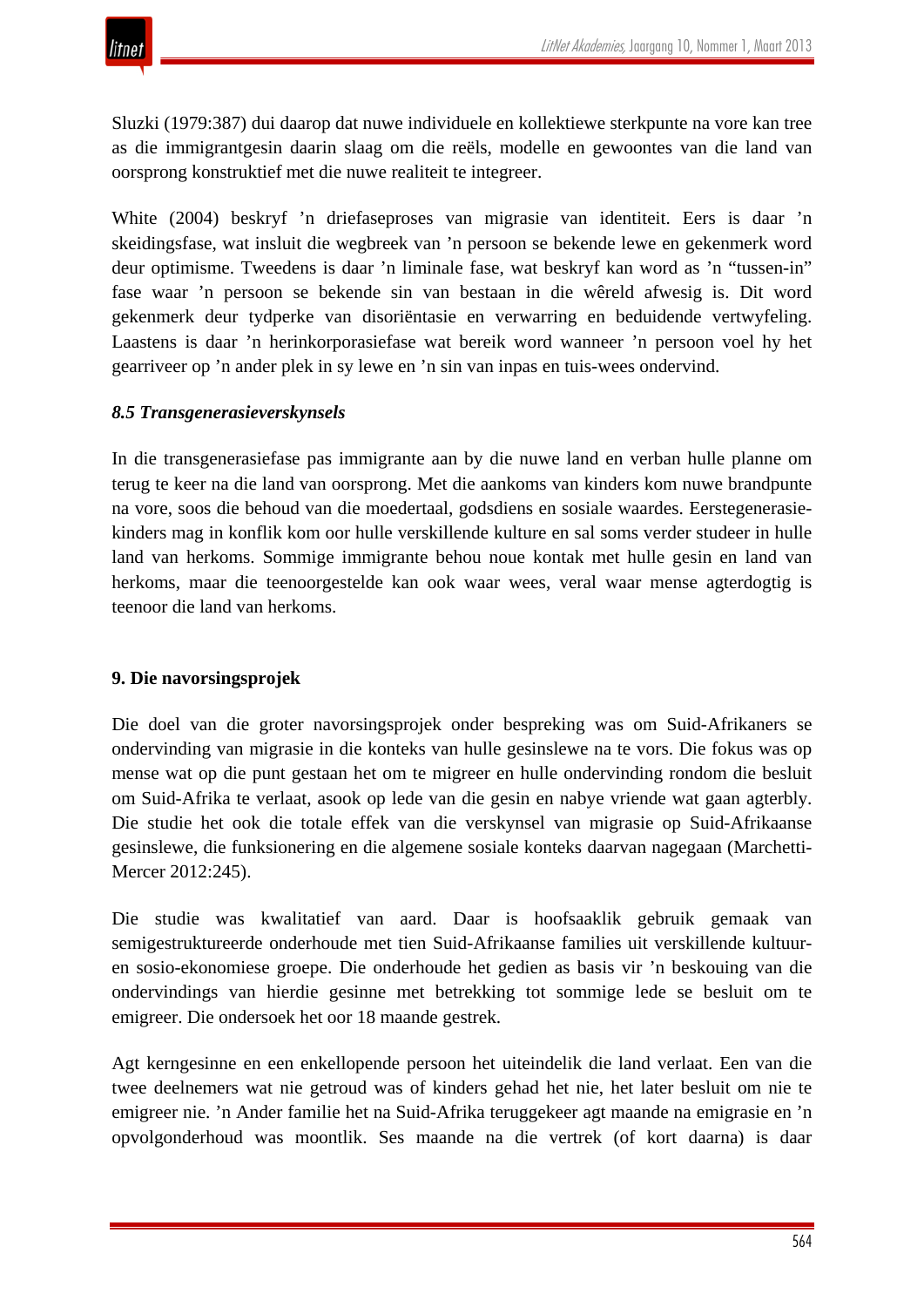

onderhoude gevoer met 21 gesins- en familielede en naaste vriende van diegene wat geëmigreer het.

Die fokus van hierdie artikel is egter slegs op die Afrikaanssprekende gesinne of daardie gesinne waar minstens een van die eggenote Afrikaanssprekend is.

#### *9.1 Navorsingsmetode*

Die studie was kwalitatief van aard en het berus op 'n gesinsisteembenadering, waar emigrasie nie gekonseptualiseer was as 'n individuele geval nie, maar as 'n sistemiese proses wat 'n impak het op 'n aantal persone en verwante subsisteme. Onderhoude is gevoer deur drie verskillende onderhoudvoerders (een was die projekleier en die ander twee opgeleide navorsingsassistente) en het 'n uur tot een en 'n half uur geduur. Alle deelnemers het 'n ingeligte toestemmingsvorm voltooi. Etiese goedkeuring vir hierdie studie is verkry volgens die riglyne van die universiteit van Pretoria. Daar is met 32 mense onderhoude gevoer oor 'n tydperk van 18 maande. 'n Oorspronklike onderhoudskedule is ontwikkel. Dit het belangrike aspekte ingesluit om onder meer die persoonlike, interpersoonlike en sosiale faktore van emigrasie beter te verstaan. Die tipe vrae wat gestel is, het primêr gefokus op die redes vir die besluit om te emigreer, verwagtinge rondom die land van bestemming, verliese wat verband hou met die emigrasie, die siening van die impak van emigrasie op ander belangrike verhoudings en hoe die familie hom voorberei vir die emigrasie. As gevolg van praktiese beperkings was dit makliker om met een lid van die gesin 'n onderhoud mee te voer.

Die persone wat op die punt gestaan het om te emigreer, is vrae gevra om die redes vir emigrasie verder na te gaan. Die vrae het die volgende ingesluit:

- hulle verwagtinge van die land van bestemming
- hoe hulle besluit 'n impak gehad het op hulle persoonlike verhoudings
- verliese geassosieer met emigrasie
- planne om kontak te behou met familie en vriende
- hulle voorbereiding vir die emigrasieproses.

Daar is ook aandag gegee aan die ondervinding van mense wat agterbly, en hoe hulle lewens verander het sedert die emigrasie van familie. Die verandering in verhoudings met die persone wat die land verlaat het, is ondersoek, en daar is ook nagespoor hoe kontak met die persone behou is.

Daar was buigbaarheid in die vrae wat gestel is, aangesien al die onderhoudvoerders klinies opgelei en in staat was om verder te delf vir meer emosioneel-gelaaide materiaal.

#### *9.2 Steekproeftrekking*

Die aanvanklike deelnemers aan die studie (mense wat op die punt gestaan het om uit Suid-Afrika te emigreer) is geïdentifiseer deur gebruik te maak van 'n doelgerigte steekproeftrekkingbenadering. 'n Voorlopige steekproeftrekking van tien gesinne is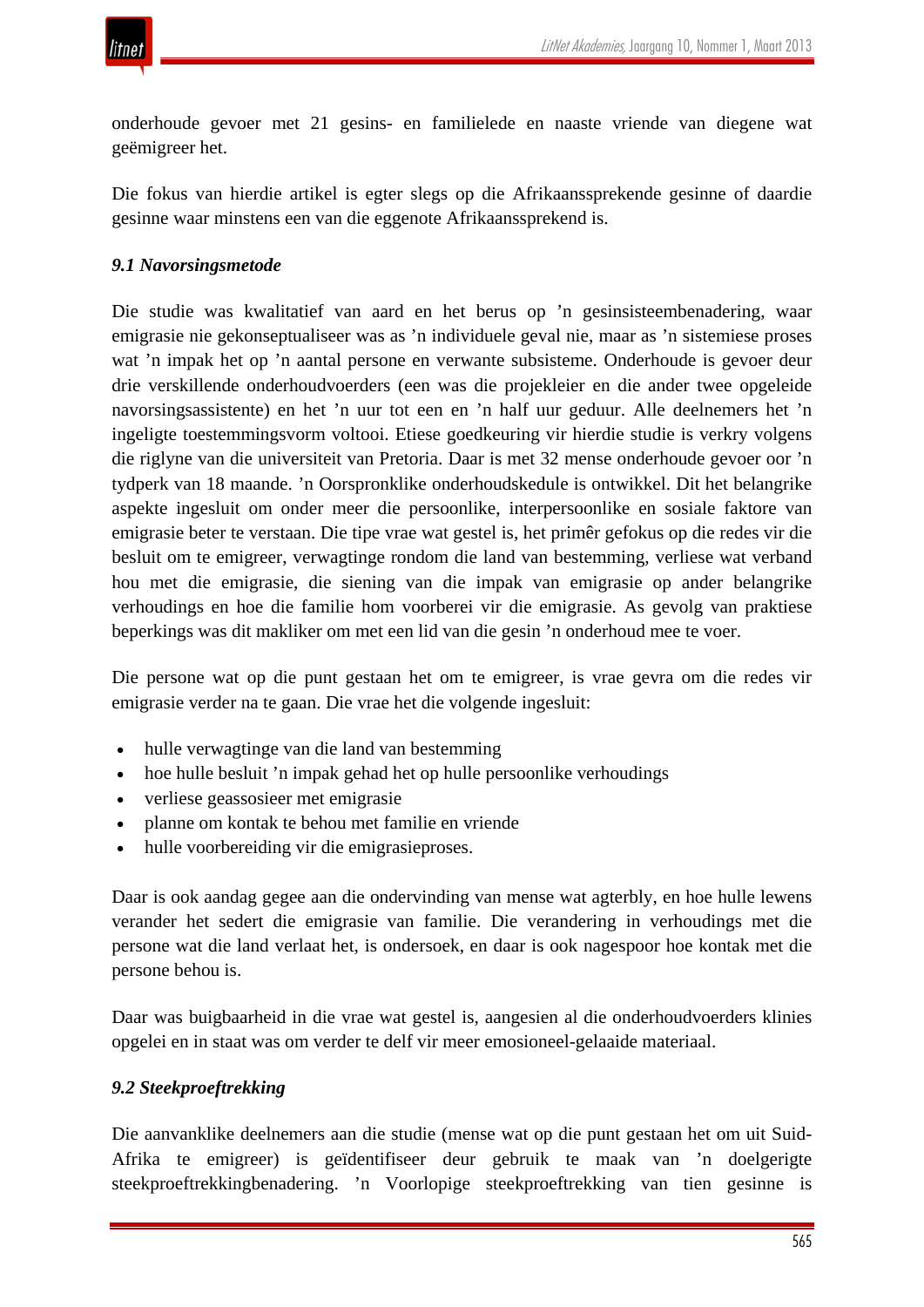

geïdentifiseer en dit is gesien as groot genoeg om 'n wye verskeidenheid response te verkry, terwyl dit sou toelaat vir diepgaande verkenning van elke geval (Willig 2008). Die besluit om tien gesinne te werf is bevestig gedurende data-ontleding toe versadiging bereik is gebaseer op die response van die voorlopige steekproeftrekking. Bykomende dataversameling was nie nodig geag om die ontleding uit te brei of te verryk nie. 'n Sneeubal-steekproeftrekking is ook gebruik, aangesien sommige deelnemers die onderhoudvoerders na ander moontlike deelnemers verwys het. Dit het veroorsaak dat die steekproeftrekking gelaai was ten opsigte van mense wat sosiokultureel en professioneel dieselfde was.

Daar is met slegs een lid van die gesin wat sou emigreer 'n onderhoud gevoer. Uit praktiese oorwegings was dit nie moontlik om met al die gesinslede onderhoude te voer nie. Gevolglik dui die resultate op individuele ondervindings en opvattings en nie op dié van ander gesinslede nie. Verder was daar geen aanduiding oor hoe die gesin aangepas het by hulle nuwe land van bestemming nie. Die uitsondering was die gesin wat teruggekeer het en met wie 'n onderhoud gevoer is. Waar moontlik is 'n onderhoud met minstens een lid van hulle familie wat agtergebly het en/of nabye vriende gevoer.

## *9.3 Gevallestudies*

Vir hierdie artikel is die gevallestudiemetode spesifiek gebruik om data in te samel. 'n Gevallestudie sluit in 'n gedetailleerde ondersoek van 'n enkele individu, groep of situasie (Flyvbjerg 2004). Die enkele element word behandel as 'n voorbeeld van 'n spesifieke verskynsel wat veroorsaak dat 'n persoon insig verkry oor wat plaasvind en waarom 'n verskynsel gebeur het (Flyvbjerg 2004; Morra en Friedlander 1999). Alhoewel veralgemening na ander bevolkingskontekste beperk is, is die doel van gevallestudienavorsing om dit moontlik te maak om tot die teorieë en idees oor 'n fenomeen te veralgemeen (Tellis 1997). As sodanig word gevallestudies gebruik om 'n bestaande teorie te bevestig of te bevraagteken. Dit dien die doel om 'n unieke geval daar te stel wat verdere idees oor 'n verskynsel kan belig (Tellis 1997). Gevolglik is dit verantwoordbaar en verskaf bruikbare en waardevolle inligting wat kennisskepping fasiliteer. Die gevallestudie wat vervolgens beskryf word, is slegs dié van gesinne wat Afrikaanssprekend was of waar minstens een van die eggenote Afrikaanssprekend was. Die name is verander ter wille van vertroulikheid.

#### *Gesin 1 – Gemengde Engels- en Afrikaanssprekende gesin*

Pam is 'n 36-jarige Engelssprekende kliniese sielkundige, getroud met Victor, wat 37 jaar oud is. Victor is Afrikaanssprekend en hulle het twee kinders, Marie (8) en Patrick (4). Hulle emigreer na Nieu-Seeland. Hy het reeds 'n werk gehad en sy nie.

#### *Gesin 2 – Afrikaanssprekende gesin*

Chris is 'n 33-jarige kliniese sielkundige. Hy en sy lewensmaat was op pad na Nieu-Seeland toe, voor hulle uitmekaar is. Chris het in elk geval na Nieu-Seeland geëmigreer.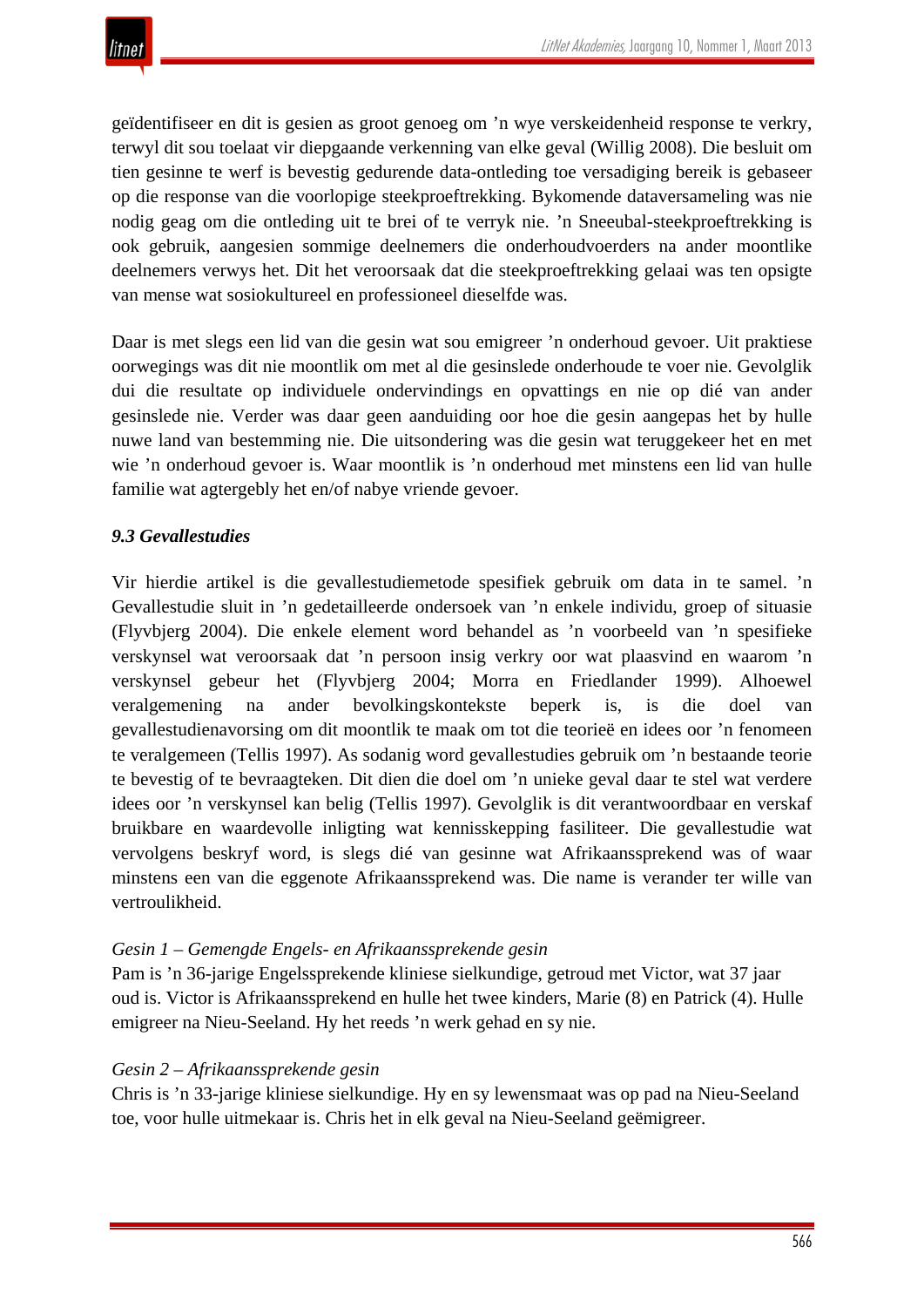

## *Gesin 3 – Afrikaanssprekende gesin*

Gideon is 'n 41-jarige prokureur, getroud met Annabel (40). Sy is 'n opvoedkundige sielkundige met twee kinders, Pieter (10) en Natalie (7). Hulle het na Nieu-Seeland verhuis omdat sy 'n werksaanbod gekry het. Na agt maande het hulle teruggekeer omdat hy nie werk kon kry nie.

## *Gesin 4 – Gemengde Engels- en Afrikaanssprekende gesin*

Antonio is 'n 62-jarige Engelssprekende afgetredene en Estelle (54) 'n Afrikaans-sprekende akademikus. Hulle vertrek na die VSA waar sy werk by 'n universiteit gekry het. Hulle het 'n 22-jarige dogter Kristen in Suid-Afrika agtergelaat en hulle 24-jarige seun Barry het in Europa gewoon.

#### *Gesin 5 – Afrikaanssprekende gesin*

Cecilia is 'n 33-jarige mediese dokter, getroud met Frans (38), wat as aktuaris gewerk het. Hulle het een dogter, Hanna (2). Cecilia het 'n werksaanbod in Kanada gekry.

#### *Gesin 6 – Afrikaanssprekende gesin*

Elize (40) is 'n voorligtingsielkundige met 'n 10-jarige seun. Hulle vertrek na Nieu-Seeland waar sy 'n werksaanbod gekry het.

#### *Gesin 7 – Afrikaanssprekende gesin*

Die 35-jarige Terri is 'n mediese dokter, getroud met Pieter (35), 'n kliniese sielkundige. Hulle het twee kinders, Christine (7) en Marc (3). Hulle emigreer na Kanada, waar die ma 'n versekerde werk gehad het.

## *9.4 Data-insameling*

Onderhoude is van aangesig tot aangesig gehou en 'n semigestruktueerde benadering is gevolg om sekere temas in meer diepte te ontdek. Alle onderhoude is digitaal opgeneem en later verbatim getranskribeer deur die onderhoudvoerders of deur 'n opgeleide navorsingsassistent. Deelnemers is die kans gegee om ondervra te word in die taal van hulle keuse, en in die meeste gevalle het hulle besluit om die onderhoud in Engels te voer. In slegs 'n paar gevalle is die onderhoud in Afrikaans gevoer en dan is die onderhoude in Engels vertaal. Ter wille van hierdie artikel moes groot dele van die transkripsie van Engels in Afrikaans vertaal word.

#### *9.5 Data-ontleding*

Bestaande literatuur is gebruik om 'n oorsig oor emigrasie te vorm. Voortspruitend hieruit is die onderhoudsvrae saamgestel en is die wyse waarvolgens die data ontleed sou word, bepaal.

Die ontleding was sowel induktief (deurdat temas gegenereer is uit die data wat versamel is) as deduktief (deurdat die data betekenisvolle interpretasie verkry het, gesien in die lig van die bestaande teorieë oor emigrasie).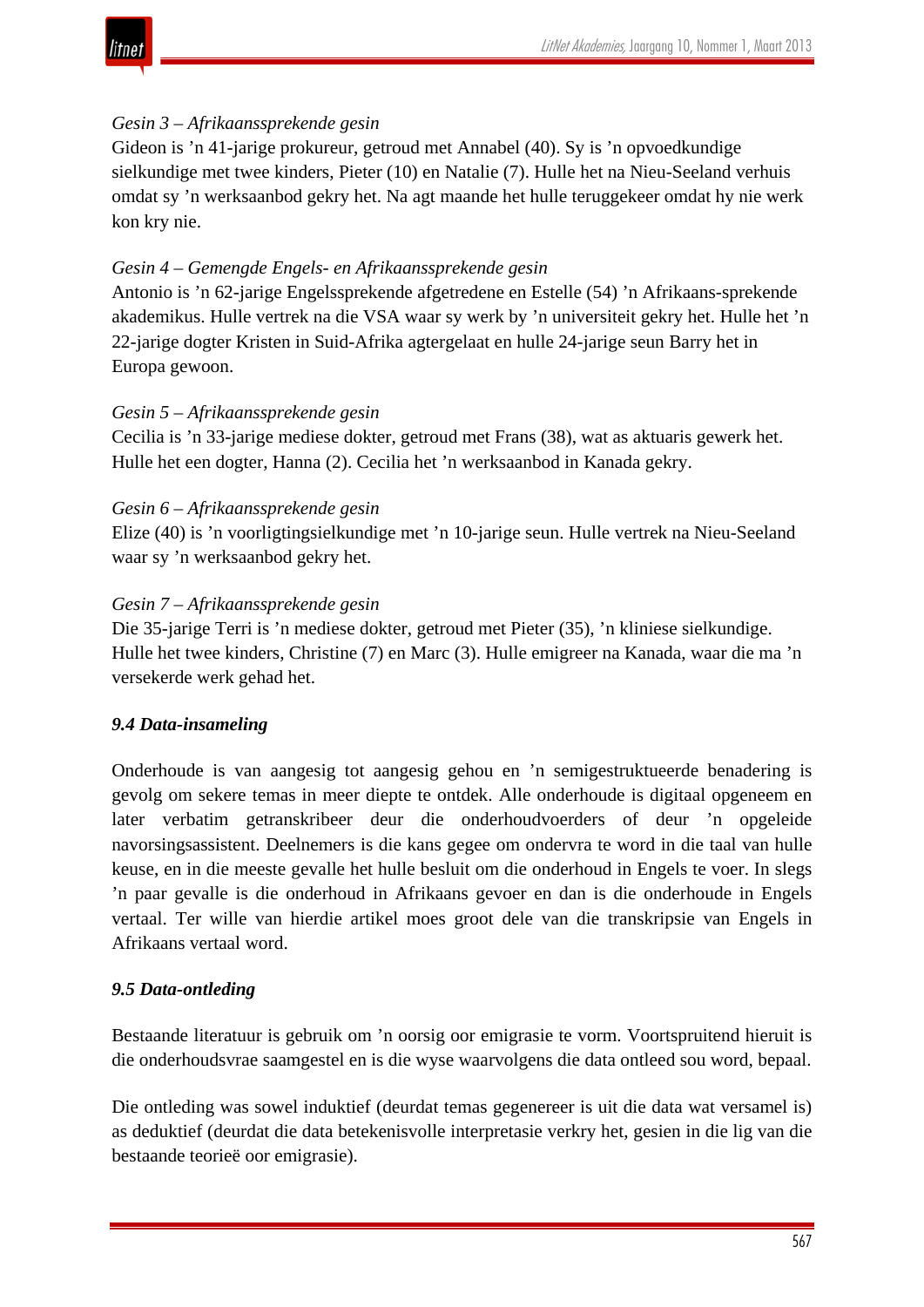

'n Tematiese ontleding is gebruik om kwalitatiewe ontleding mee te doen, omdat dit 'n buigbare manier van identifikasie, ontleding en rapporteringspatrone soos gevind in die data is. Braun en Clarke (2006) se raamwerk is gebruik.

Die volgende stappe is gevolg:

Fase 1. Navorsers maak hulself vertroud met die data (data word getranskribeer, gelees en herlees en die mees opvallende idees word neergeskryf).

Fase 2. Genereer aanvanklike kodes (sistematiese kodering van interessante kenmerke deur gebruik te maak van die hele datastelselsaamvoeging relevant tot elke kode).

Fase 3. Soek temas (saamvoeg van kodes in potensiële temas; versamel alle data van toepassing op elke potensiële tema).

Fase 4. Hersien temas (gaan temas na om te sien of hulle werk in verhouding tot die gekodeerde uittreksels (vlak 1) en die volledige datastel (vlak 2); genereer 'n tematiese "kaart" van die ontleding).

Fase 5. Definiëring en benaming van temas (voortdurende ontleding om elke tema verder te verfyn, om sodoende akkurate definisies en name vir elke tema te eien).

Fase 6. Saamstel van die verslag (selekteer voorbeelde van die antwoorde; sodoende word die ontleding teruggevoer tot die navorsingsvraag en bestaande literatuur).

#### *9.6 Die kwaliteit van navorsing*

Een manier om betroubaarheid te verseker was om 'n voorlopige ontleding van die transkripsies te doen en om dan te soek na bewyse in die data wat nie die temas soos geïdentifiseer in die eerste ontleding, ondersteun nie. Die temas wat steeds na vore kom, is geïdentifiseer as die hooftemas wat die ondervindings van die deelnemers weergee (Chu Huang en Mathers 2008).

Soveel verbatim uittreksels van die deelnemers se response as moontlik is gebruik om betroubaarheid van die aannames van die ontleding te ondersteun, of om verwysingstandaarde te bereik (Morrison en James 2009). Deel van die proses was om introspektief/selfspieëlend te wees, en mede-akademici is ingesluit om as "kritiese vriende" op te tree, met die doel om ander te betrek by die interpretasie wat bereik is. Gevolglik is ander interpretasies buiten die artikelskrywers se eie subjektiewe perspektiewe gebruik om hulle interpretasies te toets en uit te brei.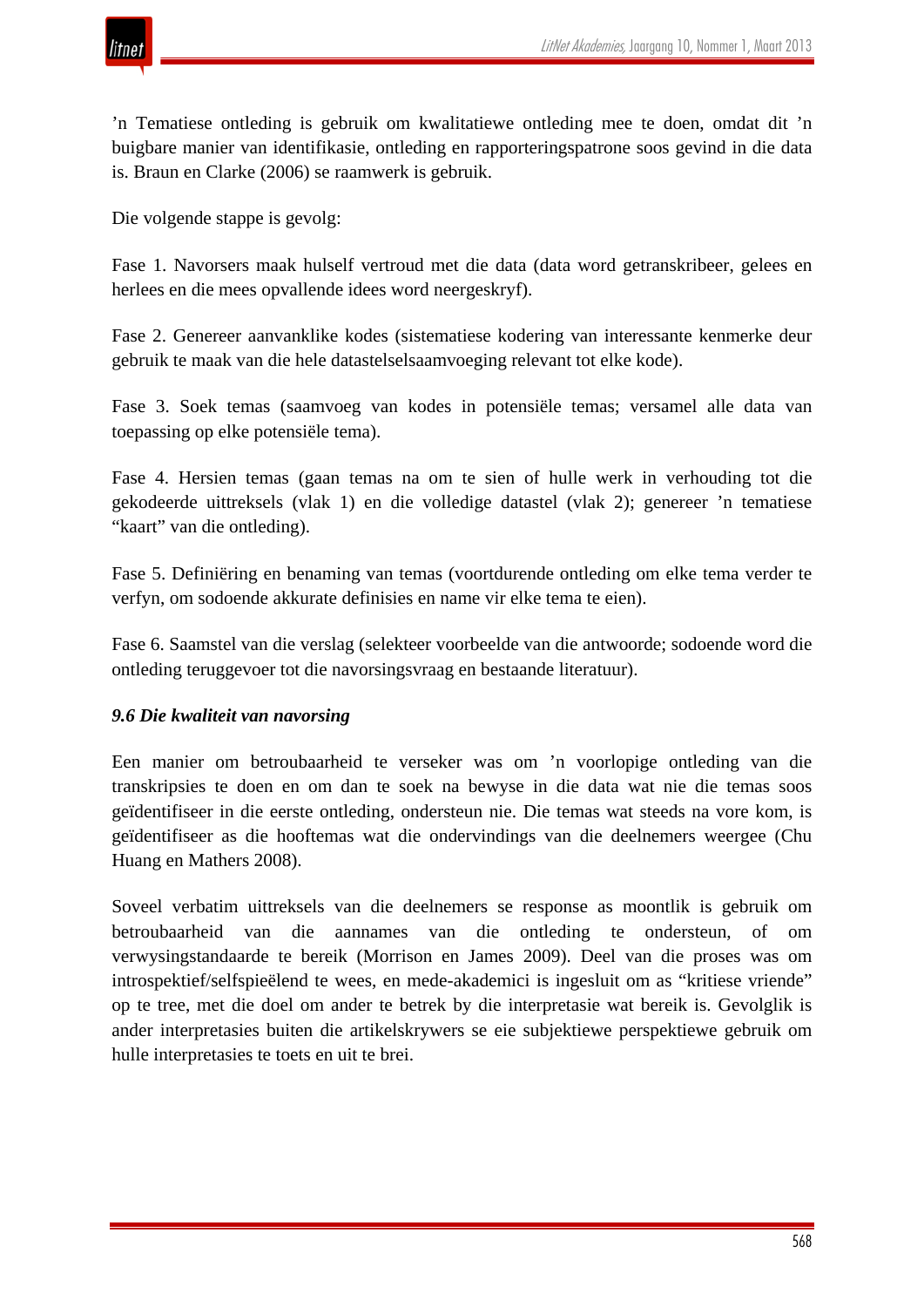## **10. Resultate**

Verskeie temas is in die proses van data-ontleding geïdentifiseer. Hierdie bespreking sal egter net fokus op die ondervindings spesifiek tot die wit Afrikaanssprekende deelnemers. Hulle was almal professionele mense en pas by die bevindinge van Crush (2000) wat die uittogvan-kundiges-aard van Suid-Afrikaanse emigrasie beklemtoon.

## *10.1 Redes vir vertrek*

Verskeie faktore word uitgelig as moontlike redes vir die besluit om te emigreer.

## *10.1.1 Sosiopolitieke faktore*

Soos verwag, was daar 'n paar bekommernisse ten opsigte van die sosiopolitieke situasie in die land, maar miskien nie so oorweldigend as wat verwag is nie. Slegs een gesin emigreer as gevolg van 'n traumatiese blootstelling aan misdaad. "Skielik besef jy, jy is 'n padda in kokende water" (Terri, moeder, gesin 7). Een van die grootouers het kommentaar gelewer op die feit dat families nie veilig gevoel het in hulle eie land nie: "Ek dink ook die politieke roeringe in Afrika het 'n verdere bydrae gelewer dat jy sukkel om jou geborgenheid, jou veiligheid hier so te beleef op die manier wat jy vroeëre jare ..." (Pieter, oupa, gesin 4).

Soos vroeër bespreek, is emigrasietendense dikwels gekoppel aan spesifieke politieke oomblikke in die land. Alle deelnemers wat die land verlaat het, is ondervra in die tydperk ná die Polokwane-ANC-konferensie en die aanloop tot die bewind van Jacob Zuma, 'n aantal hoëvlakgevalle van korrupsie, en beurtkragvoorvalle aan die begin van 2008 wat byna die land tot stilstand gebring het.

#### *10.1.2 Die behoefte aan verandering*

Dit was ook duidelik dat baie van die deelnemers emigrasie beskou het as die geleentheid om 'n dramatiese verandering in hul lewens te bring. Sommige van die veranderings wat hulle gesoek het, was op 'n professionele vlak, aangesien sommige mense gevoel het dat Suid-Afrika nie voldoende werksgeleenthede aan hulle bied nie. Estelle (moeder, gesin 4) het gevoel sy het 'n professionele verandering nodig, aangesien sy die teenswoordige sisteem ontgroei het. Sy was bang dat sy "sielkundig sou sterf", aangesien daar geen waardering vir haar besondere kennis in Suid-Afrika was nie.Sy voel dat haar kundigheid eerder in die land van bestemming waardeer sal word: "Ek het nie die soort vaardigheid wat in die land gewaardeer word nie, ... Ek dink dit is 'n hartseer ding. Dit is hoekom mense weggaan ..." Ander is op soek na 'n drastiese verandering in hul lewens: "Is dit wat ek wil doen vir die res van my lewe?" (Annabel, moeder, gesin 3). Estelle (moeder, gesin 4) het gevoel haar spesialiteit was nie langer van waarde in Suid-Afrika nie: "Ek het die stelsel ontgroei."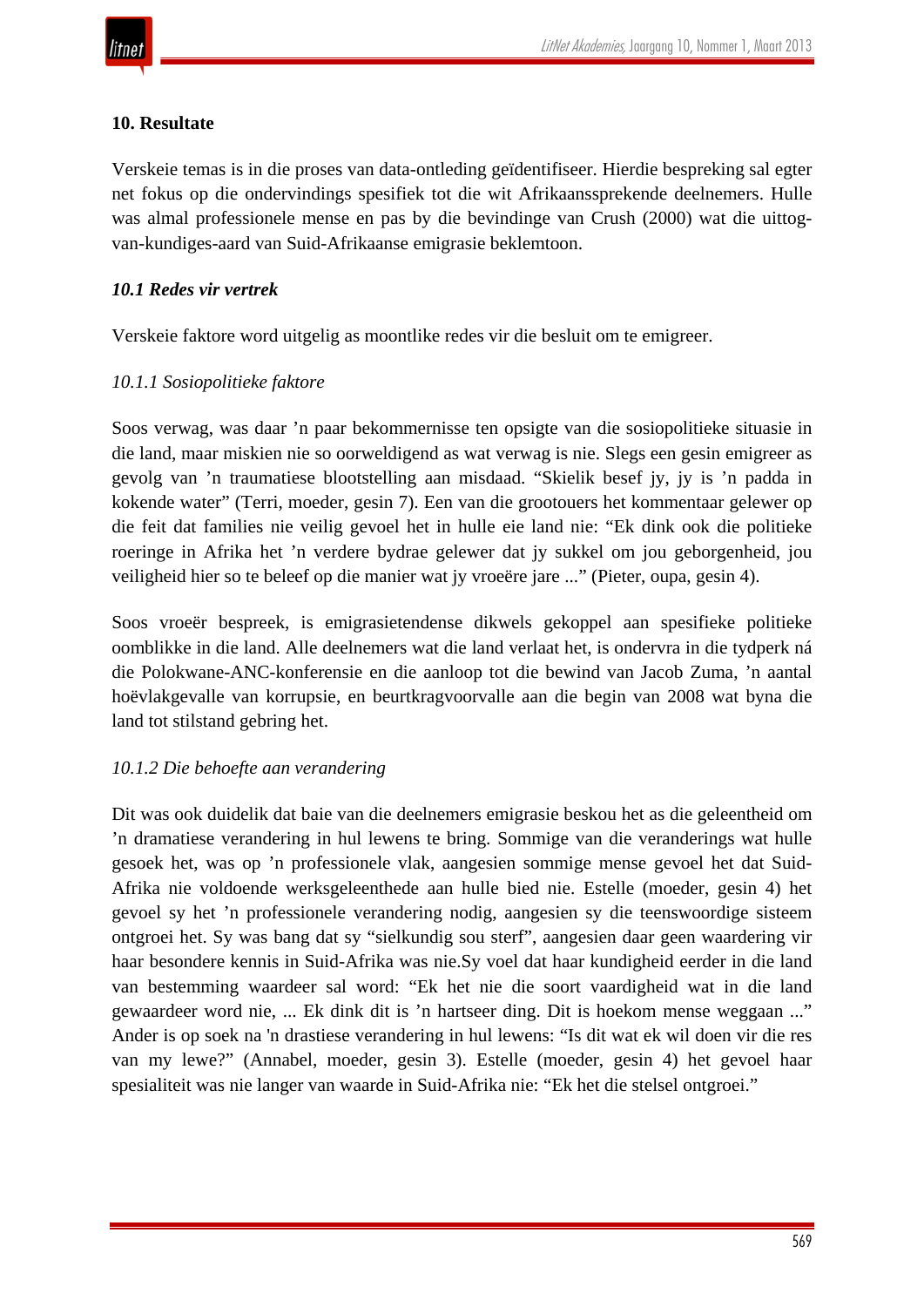

## *10.1.3 Die daarstel van beter geleenthede vir kinders*

Daar was ook 'n sterk gevoel dat deur te emigreer 'n mens se kinders beter geleenthede kon hê. Beter onderwys en die alternatiewe wat oopgemaak word deur 'n dubbele burgerskap blyk baie belangrike kwessies te wees. Cecilia (moeder, gesin 5) het 'n gevoel van verligting gehad dat sy haar dogter 'n beter toekoms en 'n beter opvoedkundige geleenthede sou kon gee deur te emigreer: "Verlig dat daar 'n opsie vir haar is; dat sy 'n toekoms gaan hê, wat ek nie dink sy hier sal hê nie ... dat sy 'n paspoort sal hê en oorsee sal kan gaan studeer ... " Elize (moeder, gesin 6) het gevoel dat as sy vir haar seun 'n ander paspoort gee, sy vir hom beter geleenthede sal gee: "Ek dink daar is geleenthede vir David." Annabel (moeder, gesin 3) glo dat haar kinders baat sou vind as hulle blootgestel word aan 'n internasionale konteks: "Ons wil graag die kinders die geleentheid gee, en om vir hulle te kan sê: 'Daar is julle paspoorte ..., daar is die wêreld gaan verken ... gaan net.'"

Estelle (moeder, gesin 4) sien die verhuising na die VSA as 'n manier om die weg voor te berei vir haar dogter om by hulle aan te sluit sodat sy haar studie in die VSA kan voltooi: "Ek wil natuurlik haar na Amerika toe laat kom ... Ek dink Francine sal in die Verenigde State beland." Terri (moeder, gesin 7) sien uit na 'n beter lewenswyse vir haar gesin en voel haar kinders kan dieselfde kinderdae hê as toe sy jonk was: "Ek het altyd gedink dat ek nooit in staat sou wees om my kinders die opvoeding te gee wat ek gehad het nie ... Kanada maak veral goed voorsiening vir kinders."

#### *10.1.4 Die gevoel van vervreemding in die nuwe Suid-Afrika*

Daar was 'n sin van kulturele vervreemding of verwydering in sommige van die deelnemers. 'n Baie spesifieke respons van Afrikaanssprekendes was dat hulle gevoel het dat hulle nie langer in Suid-Afrika tuishoort nie. "Daar is geen plek vir my kultuur in Suid-Afrika nie" (Cecilia, moeder, gesin 5). Sy brei verder uit: "Maar in 'n sekere sin behoort ons nie meer langer hier nie en mens voel dit elke dag. Dit dwing 'n mens om te gaan, om elders te voel dat jy behoort. Ek het gevoel ek pas nie langer in nie en ek kan dit nie langer vat nie. Ek voel hier is nie vir my 'n plek nie." Hierdie erger wordende gevoel van 'n chroniese sin van vervreemding en om nie te behoort nie, lei tot 'n onttrekking van die daaglikse Suid-Afrikaanse lewe en 'n drang om te soek na verskillende plekke waar 'n mens weer tuis kan voel.

Dieselfde deelnemer het gevoel dat die Afrikaners altyd blameer sou word vir die apartheidregime en dat die stigma haar lewe in Suid-Afrika ondraaglik maak: "Daar is 'n sterk invloed om die Afrikaanse kultuur te onderdruk, want dit word gesien as deel van die vorige regime en ek dink dit werp vrugte vir hulle af ... hulle jaag ons weg, hulle maak dit moeilik vir ons om hier te leef en vir ons om te wees wat ons is. Ek dink ek kan elders 'n Afrikaanssprekende persoon word sonder die stigma en wat ook al. So ja, ek dink nie meer ... as ek huil omdat ek nie langer hier behoort nie." Daar was dus 'n gevoel dat 'n persoon se sin van identiteit en kultuur soos dit bekend was, onherroeplik verander het.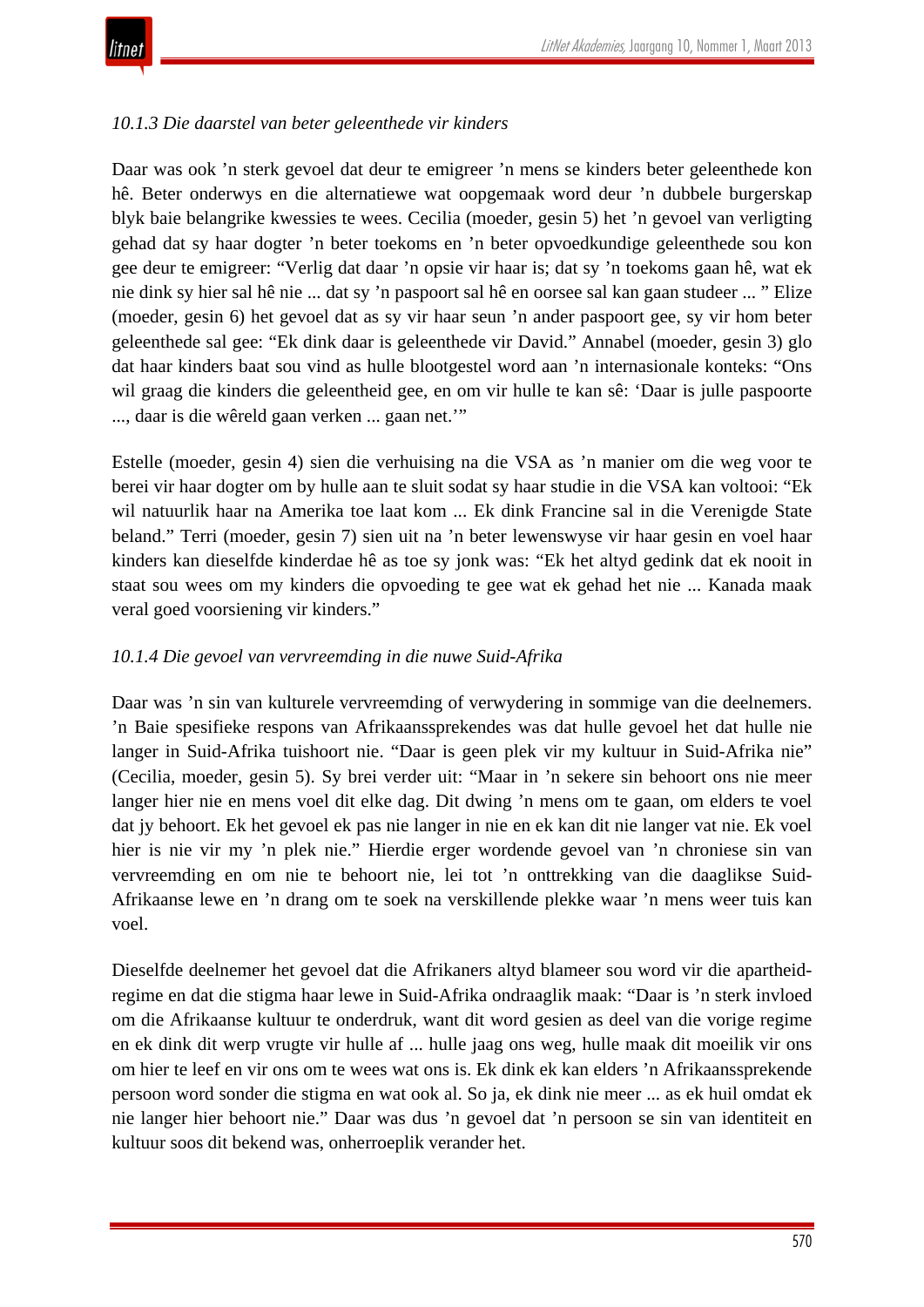Hierdie gevoel van verlies aan identiteit laat 'n mens dink aan die middelfase van migrasie van identiteit soos deur White (2004) beskryf. Hy praat van 'n tipe liminale fase, 'n "tussenin"-fase, waar 'n persoon se bekende sin van bestaan in die wêreld afwesig is. Dit word gekenmerk deur tydperke van disoriëntasie en verwarring en selfs beduidende wanhoop. Hierdie ondervinding lei tot 'n proses van vervreemding en byna dissosiasie voor die oomblik van emigrasie: "Teen die tyd wat ek die land verlaat, is ek nie meer 'n Suid-Afrikaner nie" (Cecilia, moeder, gesin 5).

Een van die grootouers het die opmerking gemaak dat die mense van Europese afkoms miskien nooit regtig tuis gevoel het in Suid-Afrika nie: "Ek wil amper sê dat ek dink vir 'n Europeër, of laat ek liewer sê iemand van Europese afkoms, is dit nogal 'n aanpassing wat geslagte gaan neem om 'n Afrikaan te word" (Pieter, oupa, gesin 4).

#### *10.2 Verwagtinge rondom die land van bestemming*

Baie deelnemers was seker dat hulle 'n veiliger en minder stresvolle lewe sou hê as hulle emigreer. Daar was baie verwagtinge oor toekomstige voordele vir hulle kinders, veral ten opsigte van die onderwys en algemene leefstyl: "Dit sal die eerste keer in hulle lewe wees dat hulle fiets kan ry in die strate en skool toe kan loop" (Terri, moeder, gesin 7). Elize (moeder, gesin 6) het ook daarna uitgesien om nie meer bang te wees nie: "Ek dink om nie meer vreesbevange te wees nie ... om buite te kan hardloop en nie bang te wees nie ..."

Annabel (moeder, gesin 3) se besluit het gesentreer rondom werkvooruitsigte. Sy het 'n werksaanbod gekry nadat sy navorsing op die internet gedoen het en het gevoel dat dit 'n verbetering vir haar loopbaan sou wees. Sy was verheug oor die feit dat "jy elders in aanvraag is en mense jou kennis en ondervinding waardeer, ... jy word deel van die wêreld buite Suid-Afrika."

Aan die ander kant het party deelnemers daarop gewys dat dit swaar sal wees vir Afrikaanssprekendes om te emigreer. 'n Deelnemer wie se kinders almal geëmigreer het, het kommentaar gelewer op die spesifieke uitdagings wat Afrikaanssprekende mense sou ondervind: "Ons ondervind 'n vreeslike hartseer oor die verlies wat hulle ondervind aan die ander kant. Dit is nie snaaks nie en dit sal primêr Afrikaanssprekendes wees wat die ekstra aanpassings sal moet maak en dit maak deel uit van my irritasie, die feit dat Suid-Afrika vaardighede verloor en dat hulle swaar kry aan die ander kant" (Elaine, ouma, gesin 5).

#### *10.3 Verliese geassosieer met die vertrek uit Suid-Afrika*

Emigrasie het 'n nou verband met die proses van verlies, hoofsaaklik geassosieer met "sosiale kapitaal" (Falicov 2007), maar het ook te make met 'n verlies aan kultuur en taal (Ainslie 1998). Dit was ook die ondervindings van die deelnemers wat vervolgens bespreek word.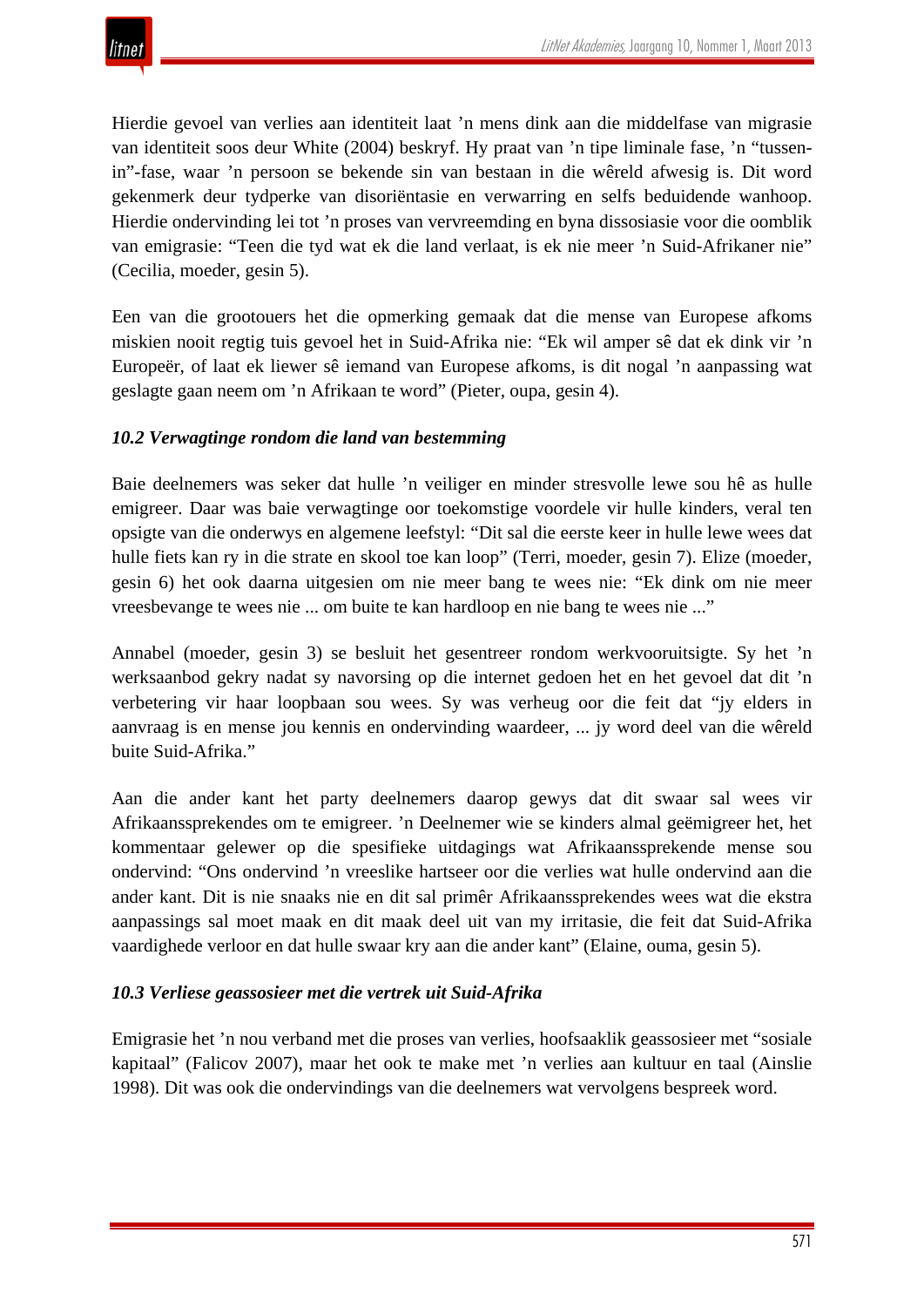

## *10.3.1 Interpersoonlike verlies*

'n Aantal interpersoonlike verliese is geïdentifiseer, veral ten opsigte van ouer mense. Baie van die deelnemers sou ouer wordende ouers agterlaat. Weens die ouers se ouderdom, finansiële beperkings en die geografiese afstande sou dit vir hulle onmoontlik wees om hulle kinders maklik oorsee te besoek. Hierdie aspek het sigbare nood veroorsaak: "Dit is die besef dat ek dalk nooit weer my ma sal sien nie. ... as ek totsiens sê, is dit miskien die laaste keer" (Elize, moeder, gesin 6).

Estelle (moeder, gesin 4) was baie bekommerd oor haar bejaarde ouers wat alleen woon: "... vir my is dit die swaarste." Sy het hulle toegerus met die toepaslike tegnologie sodat hulle gereeld kon kommunikeer. Estelle was verlig dat haar dogter ten minste vir 'n jaar beskikbaar sou wees om na hulle om te sien. "Ek dink dit het my angs verlig."

Cecilia (moeder, gesin 5) het verskeie vrese gehad om haar bejaarde ouers agter te laat. Sy het gevoel dat die gesondheidsisteem in die land onvoldoende is en dat die land oor die algemeen nie veilig vir ouer persone is nie: "Dit is nie 'n plek vir ouer persone nie." Sy wou hulle nie alleen agterlaat in Suid-Afrika nie en het gehoop dat hulle uiteindelik Kanada toe sou trek: "Ek sal seker maak my ouers kom oor." Haar man was ook bekommerd daaroor om sy ouers agter te laat. "Ek dink hy is bekommerd dat sy ouers hier is."

Sommige deelnemers het ook 'n skuldgevoel gehad om bejaarde ouers wat afhanklik was vir hulle ondersteuning, agter te laat. Elize (moeder, gesin 6) was besorg oor haar bejaarde moeder, veral omdat sy die enigste dogter was wat naby haar woon: "[D]it is waarskynlik die swaarste ding waarmee ek vrede moes maak." Toe haar vader oorlede is, het een van haar broers oorsee gebly en sy weet hoe moeilik dit vir hom was, en sy was bekommerd dat dit ook met haar kon gebeur. "Ek het gesien watter uitmergelende effek dit op hom gehad het."

Terri (moeder, gesin 7) was besorgd oor haar skoonma, wat binnekort al drie haar kinders in verskillende lande sou hê, en het gevoel sy sou baie alleen wees: "Ek dink dit sal baie moeilik wees vir haar." Sy was ook bekommerd oor haar ma, wie se man aan terminale kanker ly en wie sy sou agterlaat: "Wat dit sleg maak vir haar, is dat ek haar grootste ondersteuningbron is, met dié dat hy siek is."

#### *10.3.2 Professionele verliese*

Al die deelnemers was professionele mense en was spesifiek in hulpverleningsberoepe. Dit het beteken dat hulle almal professionele verhoudings moes beëindig as deel van hulle voorbereiding vir emigrasie. In sommige gevalle het hulle negatiewe gevoelens van hulle pasiënte ervaar, wat die proses vir hulle baie moeiliker gemaak het. Elize (moeder, gesin 6) het gevoel dat as 'n sielkundige haar vertrek 'n invloed gehad het op pasiënte en kollegas: "As 'n professionele persoon, is al my verwysingsbronne nie net teleurgesteld dat ek die land verlaat nie, maar omdat ek in eetversteurings gespesialiseer het. Hulle is omgekrap en ongemaklik omdat ek die land verlaat."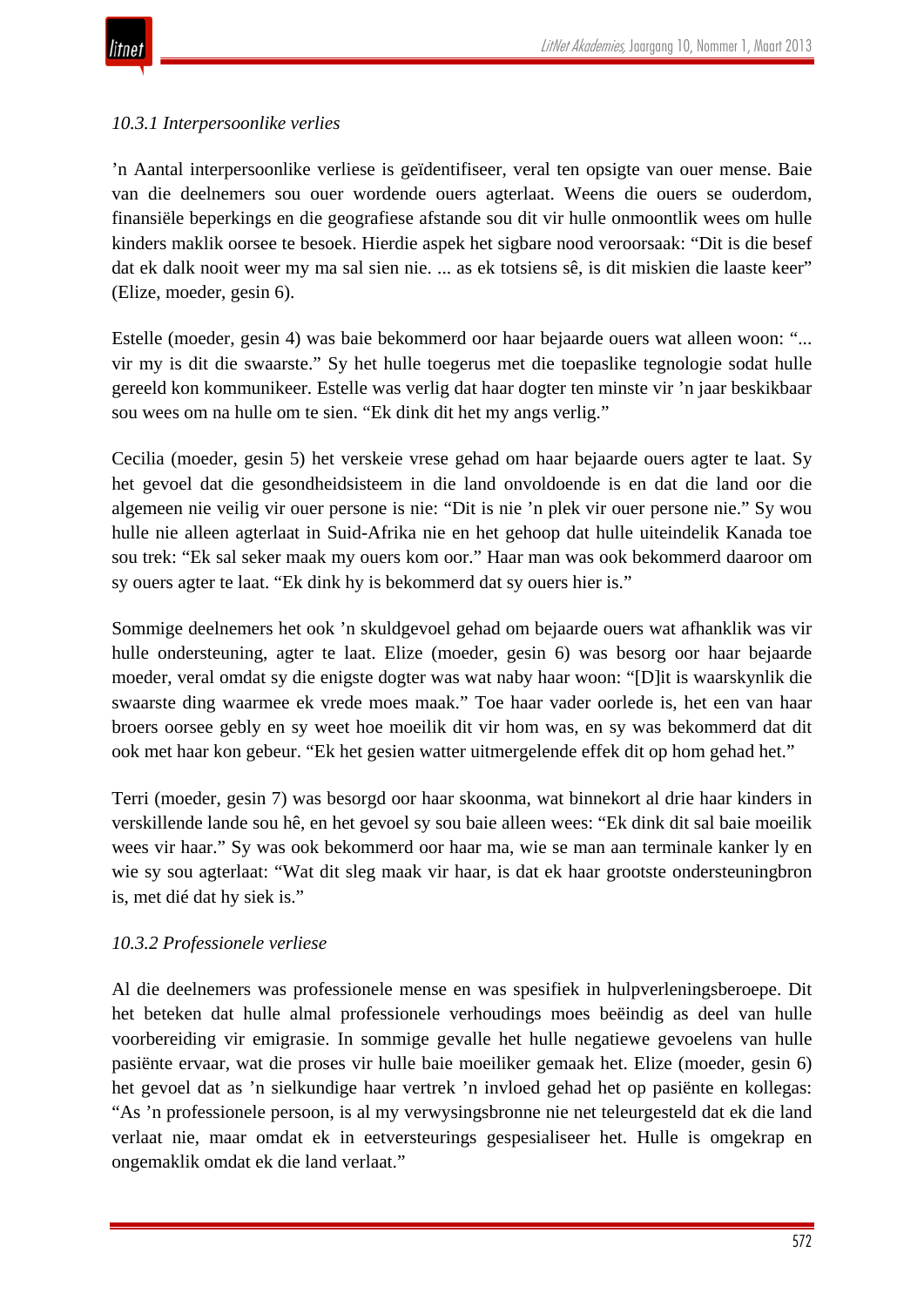Terri (moeder, gesin 7) was baie bewus van die verlies in 'n groter professionele groep: "... en dit was swaar vir ons kollegas, want hulle sien dit as 'n verlies, vir beide ons professies. Jy weet, ek dink nie ons is net gemiddeld in ons werk nie. Ek dink ons is beide baie goed in ons werk. Dit is dus 'n groot verlies vir ons kollegas, en vir ons pasiënte is dit 'n geweldige verlies. En ons het nie net een of twee pasiënte nie, na so baie jare is daar baie van hulle. Dit is nie net twee pasiënte nie, daar is honderde van hulle. So, ek dink dit is een gebied waar dit baie mense affekteer."

## *10.3.3 Die verlies van kultuur en taal*

Die verlies van mens se kultuur hou verband met emigrasie, want mense los alles wat bekend is. Dit was die ervaring van 'n paar van die deelnemers, wat veral die gevoel van verlies beklemtoon het as hulle Afrika sou verlaat: "Dit is moeilik ... jy los jou kultuur agter, jy verlaat Afrika, ... daar is so baie waaraan ons gewoond is, wat ons as vanselfsprekend aanvaar, ... sonskyn, ... die gevoel om tuis te wees" (Cecilia, moeder, gesin 5); "Ek dink dit is vreeslik hartseer en veral as jy kyk hoe hard die Afrikaners as 'n klein groep moes baklei om hulleself te vestig ... dit is eintlik baie tragies. So dit is meer van 'n idealisme, jy weet, 'n ideologie wat jy agterlaat" (Terri, moeder, gesin 7). Dit dui op die feit dat Afrikaanssprekendes deel voel van Afrika, en die vertrek uit Afrika vir hulle pynlik is.

'n Ander baie spesifieke aspek wat geïdentifiseer is, was die verlies van 'n moedertaal, veral wat die kinders betref. Taal is nou gekoppel aan identiteit, en sy verlies, veral in die toekomsgeslagte, kan gesien word as deel van die verlies van kultuur. Een van die moeders het kommentaar gelewer oor wat die emigrasie vir haar man se ouers sou beteken: "Hierdie grootouers is baie nader aan my kinders as my eie ouers ... dit is vir hulle swaar om hulle kleinkinders te verloor. Hulle is Afrikaans en kan nie goeie Engels praat nie ..., maar Max gaan nie vlot in Afrikaans wees nie. Ek dink hulle het dit soort van aanvaar, maar ek weet nie of hulle gaan verstaan - die aksent - as hulle weer kwaliteit tyd saam spandeer nie" (Pam, moeder, gesin 1).

Een van die oupas sê vir sommige van sy vriende dit was 'n uitdaging toe hulle kinders na lande getrek het waar daar nie Afrikaans gepraat word nie. "Sommige van ons is baie meer Afrikaans en die feit dat die kinders so ver weggaan na 'n nuwe taal, is baie moeilik" (Daniel, oupa, gesin 5).

Een van die moeders het gevoel dat Afrikaans in die toekomstige generasies in haar gesin sal uitsterf. "Ek dink wat dit vir ons moeiliker maak is dat ons ook ... dit is nie asof jy net jou vaderland verlaat nie ... jy verlaat jou moedertaal, want ons praat Afrikaans. So, gelukkig is die kinders daarin gevestig, maar daar sal nie baie ander mense wees met wie hulle Afrikaans kan praat nie. Ons sal Afrikaans tuis praat, maar na die tweede generasie sal dit nie meer gepraat word nie, so dit sal effektief uitsterf." Sy het ook opgemerk dat haar ma bekommerd was dat haar kinders Afrikaans sal verloor: "Ons is bekommerd oor die kinders, want hulle speel in Engels en hulle moet hard werk om die Afrikaans aan die gang te hou" (Terri, moeder gesin 7).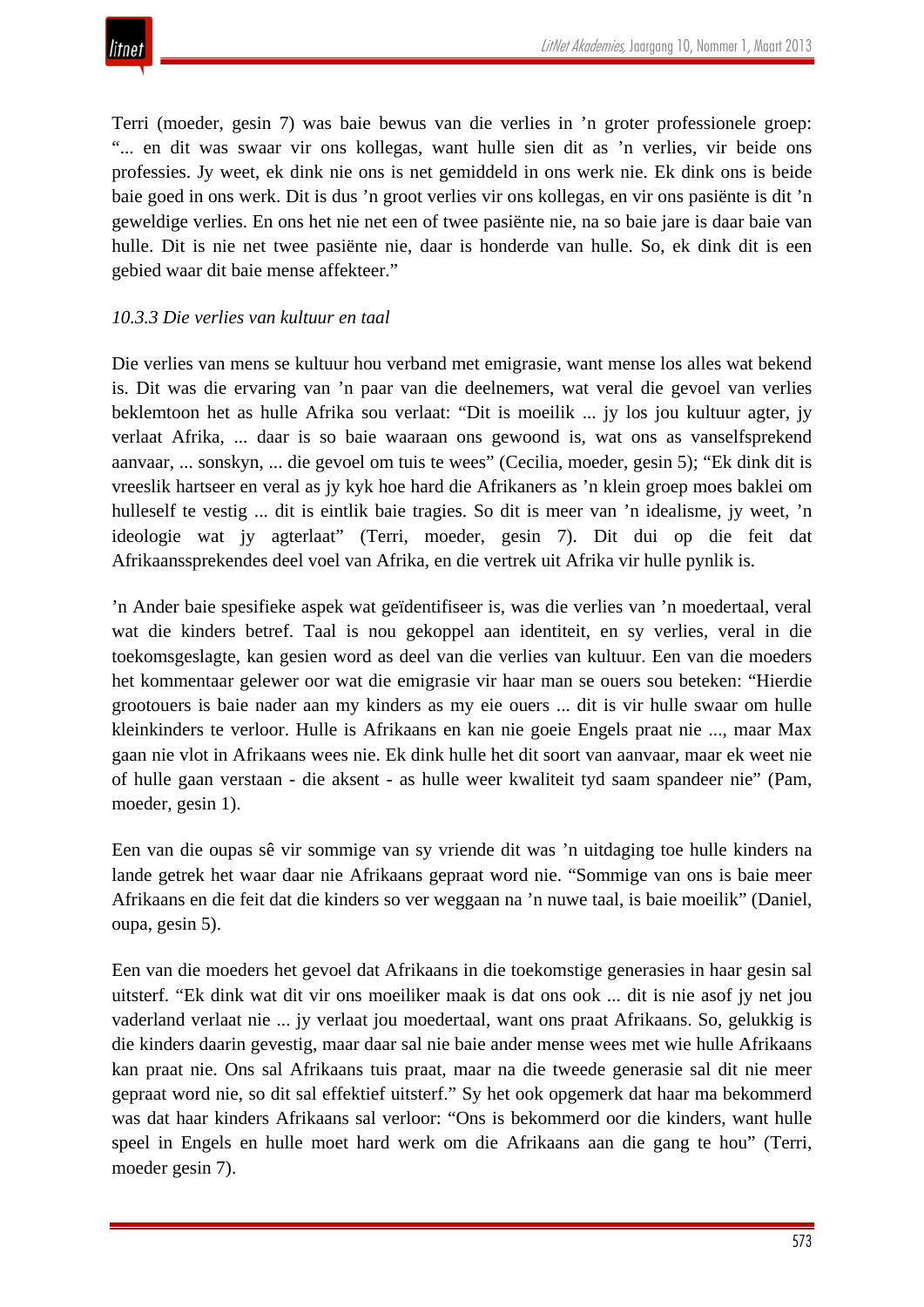Die pa van een van die deelnemers het gedink dat die feit dat sy seun nie Engelssprekend is nie, 'n groot uitdaging vir die seun is: "Jy mis die feit dat jou basiese taal van kommunikasie by die werk en waar jy ook al gaan nie jou moedertaal is nie" (Daniel, oupa, gesin 5) en die ma het gevoel: "My oudste seun wat nie goed is in Engels nie, sê hy doen baie goed daar, dit gaan goed en hy pas goed aan, maar die een ding wat hy elke dag voel, is dat hy nie 'n vrou het nie, en as hy tuis kom, is hy alleen en hy kan met niemand praat in sy eie taal nie, en as hy sosialiseer, kan hy nie grappe in Engels vertel nie" (Elaine, ouma gesin 5).

Sommige het gevoel hulle sal hard werk om Afrikaans te handhaaf, veral sover dit hulle kinders betref: "Ek sal haar in 'n Franse privaatskool plaas, maar haar eerste taal sal altyd Afrikaans wees. Dit is makliker as ons al twee Afrikaans is, sibbe en broer... almal Afrikaans" (Cecilia, ma gesin 5).

'n Interessante uitsondering was een van die deelnemers, Annabel, wat na Nieu-Seeland geëmigreer het, maar wat na 'n paar maande teruggekeer het. Een van haar belangrikste motiverings vir emigrasie was 'n sterk begeerte om verandering in haar lewe te bring. Nadat sy in Nieu-Seeland aangekom het, het sy ondervind dat Afrikaans 'n dominante kenmerk van die Nieu-Seelandse samelewing was en dat die gebruik van Afrikaans 'n algemene verskynsel was waar hulle gebly het: "Jy sal nie Afrikaans mis nie, want die baie Afrikaans is nogal vreesaanjaend. Die eerste brief van die skool was in Afrikaans en Engels, Afrikaans aan die een kant en Engels aan die ander kant" (Annabel, ma gesin 3).

Verder het sy gesê: "Ek bedoel, is dit 'n Suid-Afrikaanse skool? Nee, dit is 'n Engelse skool, maar daar was so baie Suid-Afrikaanse ouers, hulle het Afrikaanse aande, ... omdat sommige onderwysers Afrikaans is, het hulle Afrikaanse aande, ... so hulle het Afrikaanse kurrikulumaande, so dan kan jy die kurrikulum in Afrikaans bespreek. Dan praat ons in mekaar se taal ... so in daardie sin het ons nooit Afrikaans gemis nie."

Sy het gevoel dat Afrikaners neig om hulle gemeenskappe te herskep: "Daar is so baie Afrikaanssprekende mense daar en jy neig om daarvan weg te beweeg, want hulle vorm

'n kliek en hulle maak vir hulleself 'n klein Suid-Afrika in Auckland." Sy voel dit sou integrasie teenwerk, maar as jy werklik deel wil word van Nieu-Seeland, moet jy meng met die Nieu-Seelanders. "Jy kan jouself nie isoleer nie." Sy redeneer dat sy ander Afrikaanssprekende mense begin vermy het. "Oral waar jy gaan, hoor jy Afrikaanssprekende mense, en dan sal die kinders sê ... 'hulle praat Afrikaans'."

"Teen die tweede of derde maand as jy in 'n winkelsentrum ingaan, en jy hoor iemand Afrikaans praat, sal ek net sê: 'Shhh [... ] julle praat nie nou nie' want dan loop die mense en sê: 'Is jy ook Afrikaans?' Jy weet en dan: 'Hoe lank is jy nou al hierso?' en dan wil hulle ... en jy raak net moeg daarvan. Jy word moeg daarvan ... dit is soos: 'Hoe lank is julle al hier? Hoekom het julle hiernatoe gekom?' en jy wil nie deur die hele ding gaan nie. Aanvaar net dat ek hier is en dit is dit."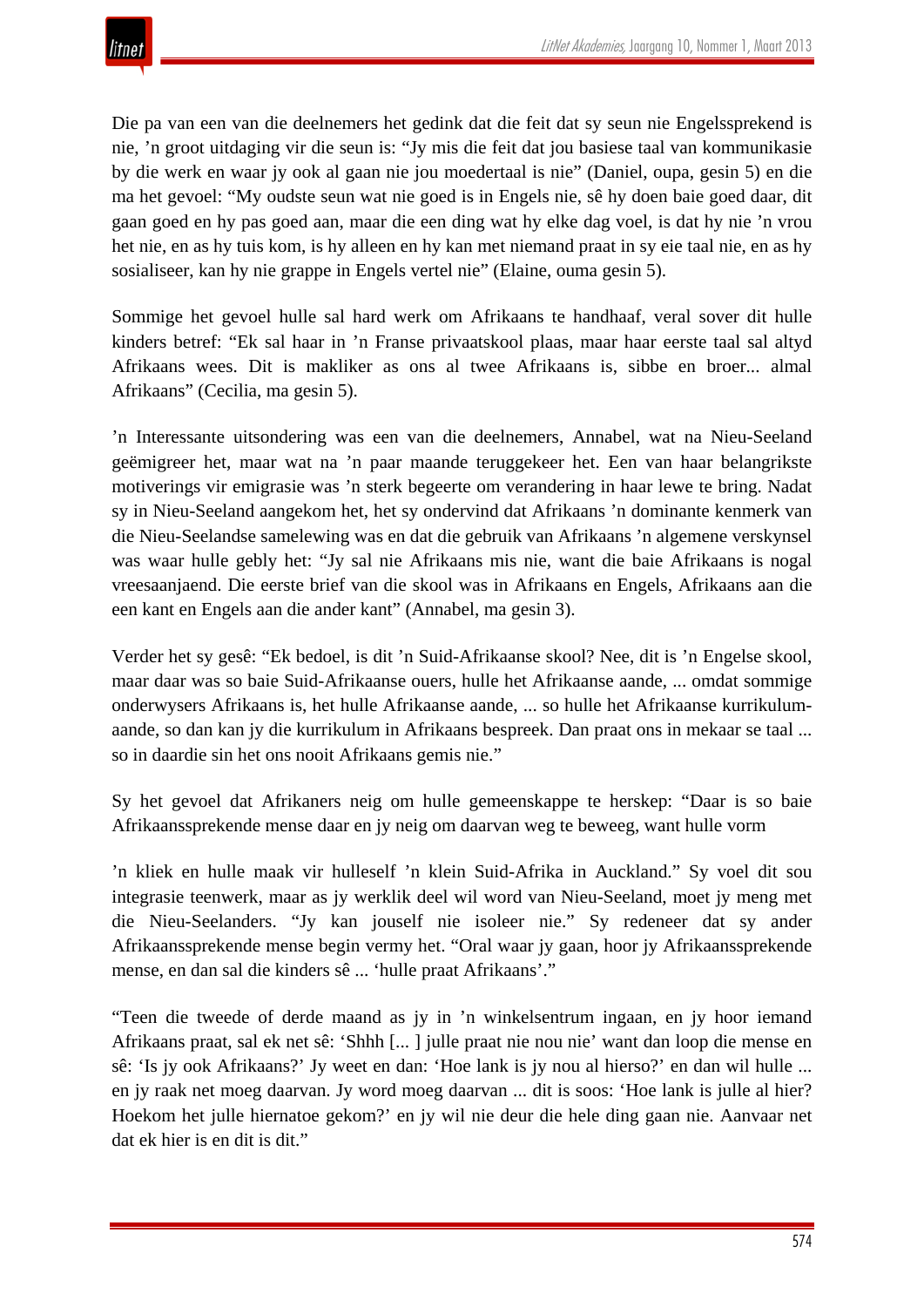

Dit is 'n interessante jukstaposisie, gegewe dat sommige deelnemers gevrees het dat hulle Afrikaans sou verloor deur die proses van emigrasie, miskien omdat 'n behoefte aan verandering die hoofmotivering was vir die besluit om te emigreer, eerder as 'n sin van kulturele vervreemding. Hierdie deelnemer kon wegbeweeg van die herhaling van 'n soortgelyke kulturele afsondering in die land waarheen hulle trek. Sy kon eerder 'n nuwe kulturele ondervinding uitkies.

## **11. Bespreking**

Hierdie bespreking fokus slegs op die ondervindings wat die artikelskrywers geïdentifiseer het wat van spesifieke belang vir Afrikaanssprekende respondente en hulle families is. Daar word gefokus op die redes vir en motivering van die mense se besluit om te emigreer, asook op die verwagtings ten opsigte van die plekke van bestemming. Die verliese wat gekoppel kan word aan die emigrasie, word ook bespreek.

Wat die profiel van die deelnemers aan die navorsingstudie betref, was die gemiddelde ouderdom van die mense met wie onderhoude gevoer is, die laat dertigs. Hulle was almal professionele mense, in baie gevalle hoogs opgelei, wat dus ooreenstem met die verskynsel van 'n vaardigheidsverlies waaroor reeds verslag gedoen is (Crush 2000). Die grootste aantal sielkundiges het na Nieu-Seeland geëmigreer, terwyl die twee mediese dokters na Kanada verhuis het, wat 'n gewilde bestemming vir Suid-Afrikaanse dokters is (Bezuidenhout, Joubert, Hiemstra en Struwig 2009).

Die meeste gesinne wat geëmigreer het, het betreklik jong kinders gehad. 'n Kans op 'n beter toekoms was 'n sterk motivering vir die besluit om te emigreer, soos uitgelig deur sommige deelnemers. Die voordele wat verband hou met 'n opvoedkundige geleentheid oorsee en die verkryging van 'n tweede paspoort is beklemtoon.

Wat die redes vir emigrasie betref, was daar, soos verwag kon word, algemene bekommernisse gekoppel aan veiligheid en sekuriteit. Dit sluit aan by die huidige debat rondom emigrasie in Suid-Afrika (sien bv. Van Rooyen 2000; Richman 2010). Dit kan ook 'n sin van verlies aan ontologiese sekuriteit aandui, soos beskryf deur Dupuis en Thorns (1998). Die skrywers argumenteer dat mense 'n gevoel van kontinuïteit in hulle selfidentiteit en in die konstantheid van hulle sosiale en materiële omgewings moet ervaar. Dit is 'n basiese sielkundige noodsaaklikheid en dit mag wees dat Suid-Afrikaners ontnugter is in hulle verhouding met die land van hulle geboorte.

In 'n sekere sin wou mense 'n verandering in hulle lewe gehad het. Hulle het gevoel dit sou te weeg gebring word deur te trek na 'n nuwe land waar hulle vaardigheid en ondervinding waardeer sou word. Sommige skrywers, byvoorbeeld Sluzki (1979), argumenteer dat persone wie se hoofmotivering vir emigrasie positief is, soos byvoorbeeld die soeke na 'n beter lewenstyl, eerder as die ontsnapping van 'n negatiewe situasie, ook vinniger en makliker in die nuwe land aanpas.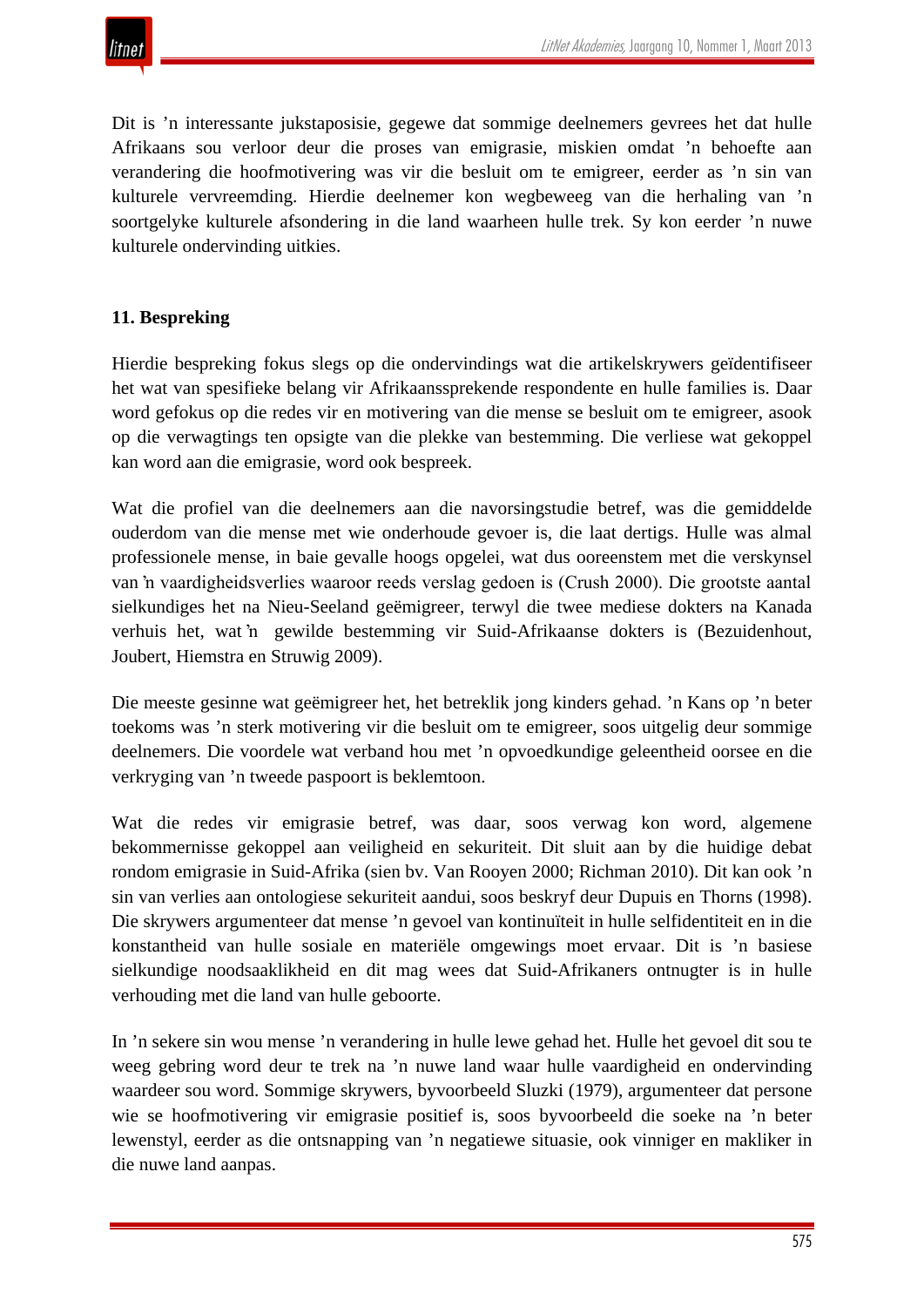Wat na vore gekom het uit sommige response, wat nie geïdentifiseer is by nie-Afrikaanssprekende respondente nie, is die feit dat hulle as Afrikaners gevoel het hulle hoort nie langer in Suid-Afrika nie. Daar was 'n gevoel dat omdat Afrikaners betrokke was by die vorige apartheidsregering, hulle nooit ten volle aanvaar sal word in die nuwe Suid-Afrika nie en dus word mense hier uitgewerp. Die begrip *kultuur* is meer beklemtoon in die geval van Afrikaanssprekende gesinne of as een van die deelnemers Afrikaanssprekend was, sowel as 'n gevoel van hartseer oor die verlies van 'n mens se kultuur. Dit pas in by Ainslie (1998:287) se siening van emigrasie as 'n tipe "kulturele rou", soos vroeër genoem.

Ten spyte daarvan dat emigrasie voordele kan inhou vir dié wat die land verlaat, impliseer dit ook die verlies van geliefdes en plekke, wat dit 'n proses van konstante rou maak. In hierdie konteks van verlies word die herkonstruksie van gemeenskappe in die ander land 'n imperatief as teenreaksie vir die moontlike uitmergelende impak op beide fisieke en geestesgesondheid (Ward en Styles 2003:350). Gevolglik kan hierdie verskynsel beter verstaan word vanuit hierdie perspektief. Die sterk sin van verlies geassosieer met Afrikaans kan ook begryp word in die konteks van die belang van taal in 'n persoon se kulturele identiteit (Grinberg en Grinberg 1989).

Die vrees oor die verlies van Afrikaans as moedertaal was veral van toepassing op die toekomstige generasies. Dit skakel met die konsep van linguistiese verlange soos deur Barkhuizen en Knoch (2005:216) beskryf wanneer hulle die ervaring van die Afrikaanssprekende emigrante in Nieu-Seeland waarneem om die emosionele reaksies te beskryf wat blootstelling aan en geleenthede vir die gebruik van Afrikaans verminder.

Daar was 'n gevoel dat Afrikaanssprekendes verdere spanning sou ondervind as hulle emigreer, veral gekoppel aan probleme met die taal. Dit sou inpas by die bevindings van Grinberg en Grinberg (1989). Hierdie skrywers glo dat selfs om 'n vreemde taal met 'n aksent te praat, emigrante kan laat voel dat hulle ondergeskik en onbevoeg is.

'n Aantal interpersoonlike verliese is ook deur 'n aantal deelnemers uitgelig, veral met betrekking tot bejaarde ouers. Daar was 'n ernstige besorgdheid oor die lot van die bejaarde ouers en om hulle agter te laat. Daar was ook skuldgevoelens onder professionele persone omdat hulle kliënte en pasiënte sou agterlaat. Hierdie verlies aan "sosiale kapitaal" wat gepaard gaan met emigrasie, soos beskryf deur Falicov (2007), kan die rede wees waarom baie Afrikaners nuwe gemeenskappe vir hulleself bou nadat hulle gemigreer het. Navorsing dui daarop dat dit gesien kan word as 'n positiewe stap in die handhawing van 'n persoon se kultuur en dat dit kan dien as 'n buffer teen die negatiewe geestesgesondheidsimpak wat die gevolg is van emigrasie (Marchetti-Mercer en Roos 2006:60). Dit was interessant om op te merk dat die deelnemer wat na Suid-Afrika teruggekeer het 'n paar maande na emigrasie na Nieu-Seeland, kommentaar gelewer het op die feit dat Afrikaners hulself isoleer in hulle eie selfopgerigte gemeenskappe. Sy het gevoel dat die teenwoordigheid van Afrikaans in die Nieu-Seelandse gemeenskap nie tot suksesvolle emigrasie en integrasie bydrae nie. Gegee dat haar vernaamste motivering vir emigrasie 'n behoefte aan verandering was, kon dit haar algehele ervaring van emigrasie beïnvloed het.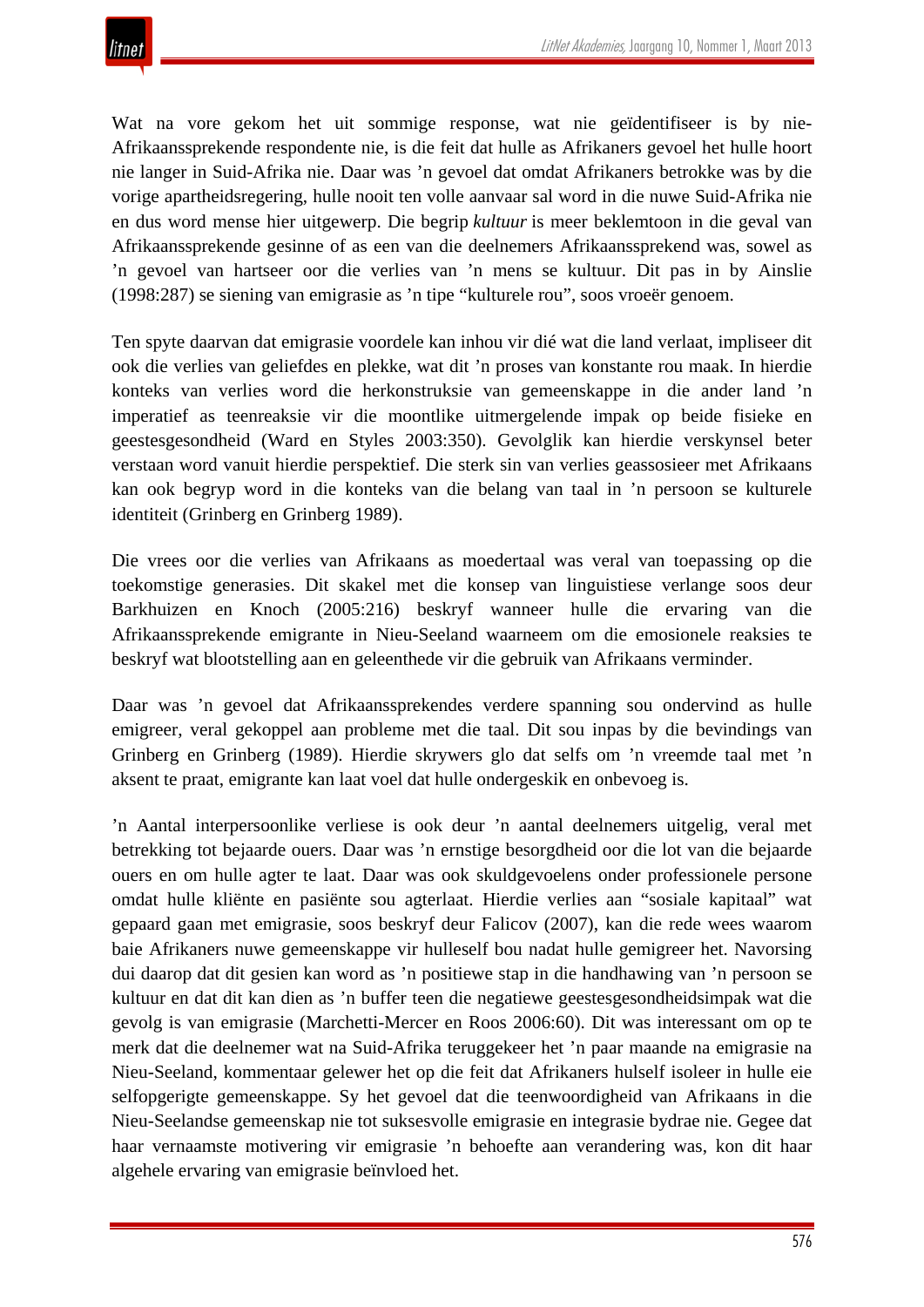

'n Mens sou kon spekuleer of daar optimale balans tussen integrasie in 'n nuwe samelewing en die behoud van 'n persoon se kulturele wortels is. Onlangse werk deur Falicov (2007) ondersoek die voordele van 'n sogenaamde "transnasionale" lewe, waar 'n persoon deel word van die nuwe kultuur, maar ook die kulturele wortels en identiteit van die verlede behou.

Deelnemers het in die algemeen gevoel dat emigrasie hulle meer vryheid van beweging sou verskaf en minder stresvolle lewensgebeure. Hulle het gedink dat hulle kinders veral daarby baat sou vind. Daar was per implikasie 'n groot opoffering aan die kant van die volwassenes, want hulle het besef emigrasie sou die verlies van Afrikaans as moedertaal vir hulle kinders en toekomstige generasies beteken.

Navorsing oor kinders en emigrasie dui daarop dat kinders gouer die nuwe taal bemeester as ouer mense. Dit gebeur spesifiek omdat die kinders nie gesien wil word as verskillend van hulle portuurgroep nie (Grinberg en Grinberg 1989). Namate hulle taalvaardigheid verbeter, stel hulle minder in hulle moedertaal belang. Dit kan heel dikwels konflik tussen hulle en hul ouers veroorsaak (Marchetti-Mercer 2009).

## **12. Gevolgtrekkings**

Die algemene resultate van die studie dui daarop dat motiverings vir emigrasie uiteenlopend is. Dit wissel van die verwagte sosiopolitieke redes waaroor ons daagliks praat, tot 'n wens vir verandering en om beter kanse vir ons kinders daar te stel. Soos aangeteken in baie van die immigrasie-literatuur (sien Ainslie 1998 en Falicov 2007), is emigrasie primêr 'n proses van verlies, veral van interpersoonlike verhoudings. 'n Spesifieke kommer vir Suid-Afrikaanse emigrante is om bejaarde ouers agter te laat met baie min sosiale ondersteuning. 'n Mens sou kon redeneer dat dit een van die mees opvallende sosiale gevolge van emigrasie in die land is. Die gevoel van verlies aan kultuur soos beleef deur Afrikaanse emigrante dui op 'n groep mense wat diep verbind is met Afrika as gevolg van hulle geskiedenis, maar verplaas en gestigmatiseer voel in die nuwe Suid-Afrika as gevolg van hulle historiese verbintenis met die apartheid-regime. Die belangrike rol wat taal speel as deel van die mense se identiteit word ook beklemtoon deur die resultate van hierdie studie. Mense het hulle vrees uitgespreek dat veral hulle kinders die gebruik van Afrikaans in die toekoms sal verloor.

In die algemeen word emigrasie gesien as 'n kans vir 'n nuwe begin met beter professionele geleenthede, meer vryheid en veiligheid en uiteindelik beter kanse vir 'n persoon se kinders.

Uiteindelik kan 'n mens redeneer dat die uitdaging vir wit Afrikaanssprekende emigrante mag lê in die vind van 'n balans tussen die rou oor wat hulle verloor het en wat agtergebly het en die kanse wat geskep word in die nuwe samelewing. Die neiging van *expats* om 'n Suid-Afrikaanse gemeenskap in die nuwe land te skep, kan so 'n poging wees.

Die uitdagings waarvoor die mense moontlik te staan kan kom in die nuwe land moet ondersoek word, veral sover dit die behoud van die moedertaal betref. Dit is belangrik om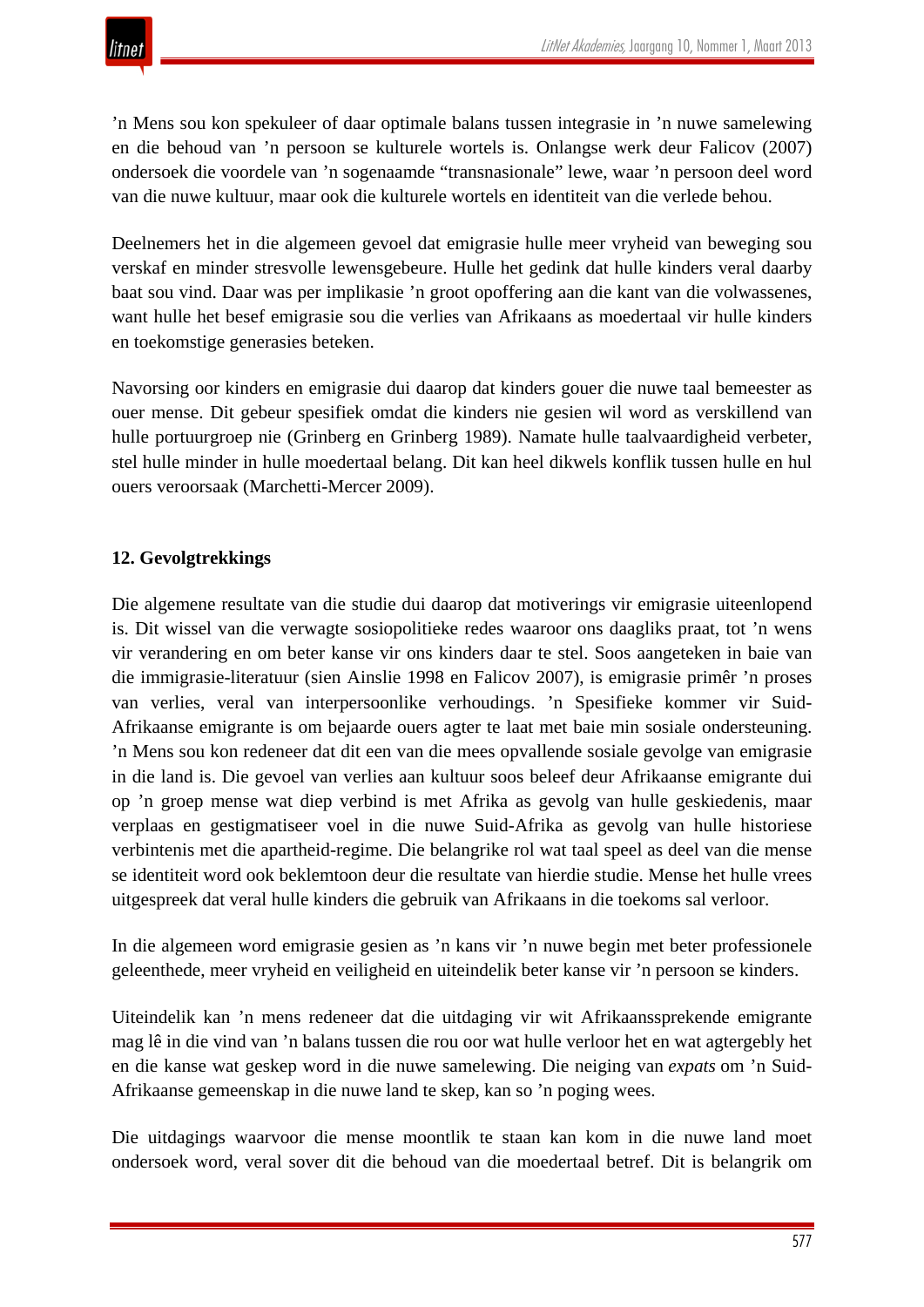

bewus te wees van ondersteuningstelsels in die nuwe land. Maniere om verhoudings te behou met diegene wat agterbly, en die rol wat tegnologie in hierdie verband speel, moet ondersoek en onderhandel word voor die emigrante vertrek.

Emigrasie beteken onafwendbare verlies, maar hopelik is die ideale uiteenkoms die vermoë om nie net 'n gebroke hart te ervaar nie, maar eerder om twee harte te ontwikkel (Falicov 2007), waar 'n mens op verskillende plekke tuis kan voel.

#### **Bibliografie**

Abe, J., N. Zane en K. Chun. 1994. Differential responses to trauma: migration-related discriminants of post-traumatic stress disorder among Southeast Asian refugees. *Journal of Community Psychology*, 22:121–35.

Ainslie, R.C. 1998. Cultural mourning, immigration, and engagement: vignettes from the Mexican experience. In Suarez-Orozco (red.) 1998.

Barkhuizen, G. en U. Knoch. 2005. Missing Afrikaans: "Linguistic longing" among Afrikaans-speaking immigrants in New Zealand. *Journal of Multilingual and Multicultural Development*, 26(3):216–32.

Bezuidenhout, M.M., G. Joubert, L.A. Hiemstra en M.C. Struwig. 2009. Reasons for doctor migration from South Africa. *SA Family Practice*, 51(3):211–5.

Bernstein, H. 1994. *The rift: the exile experience of South Africans*. Londen: Jonathan Cape.

Braun, V. en V. Clarke. 2006. Using thematic analysis in psychology. *Qualitative Research in Psychology*, 3(2):77–101.

Chu Huang, Y. en N.J. Mathers. 2008. Postnatal depression and the experience of South Asian marriage migrant women in Taiwan: survey and semi-structured interview study. *International Journal of Nursing Studies*, 45(6):924–31.

Crush, J. 2000. The dark side of democracy: migration, xenophobia and human rights in South Africa. *International Migration,* 38(6):103–33.

Dupuis, A. en D.C. Thorns. 1998. Home, home ownership and the search for ontological security. *The Sociological Review*, 46(1):24–47.

Eisner, E.W. 1991*. The enlightened eye. New York: Macmillan.*

Falicov, C.J. 2005. Emotional transnationalism and family identities. *Family Process*, 44(4):399–406.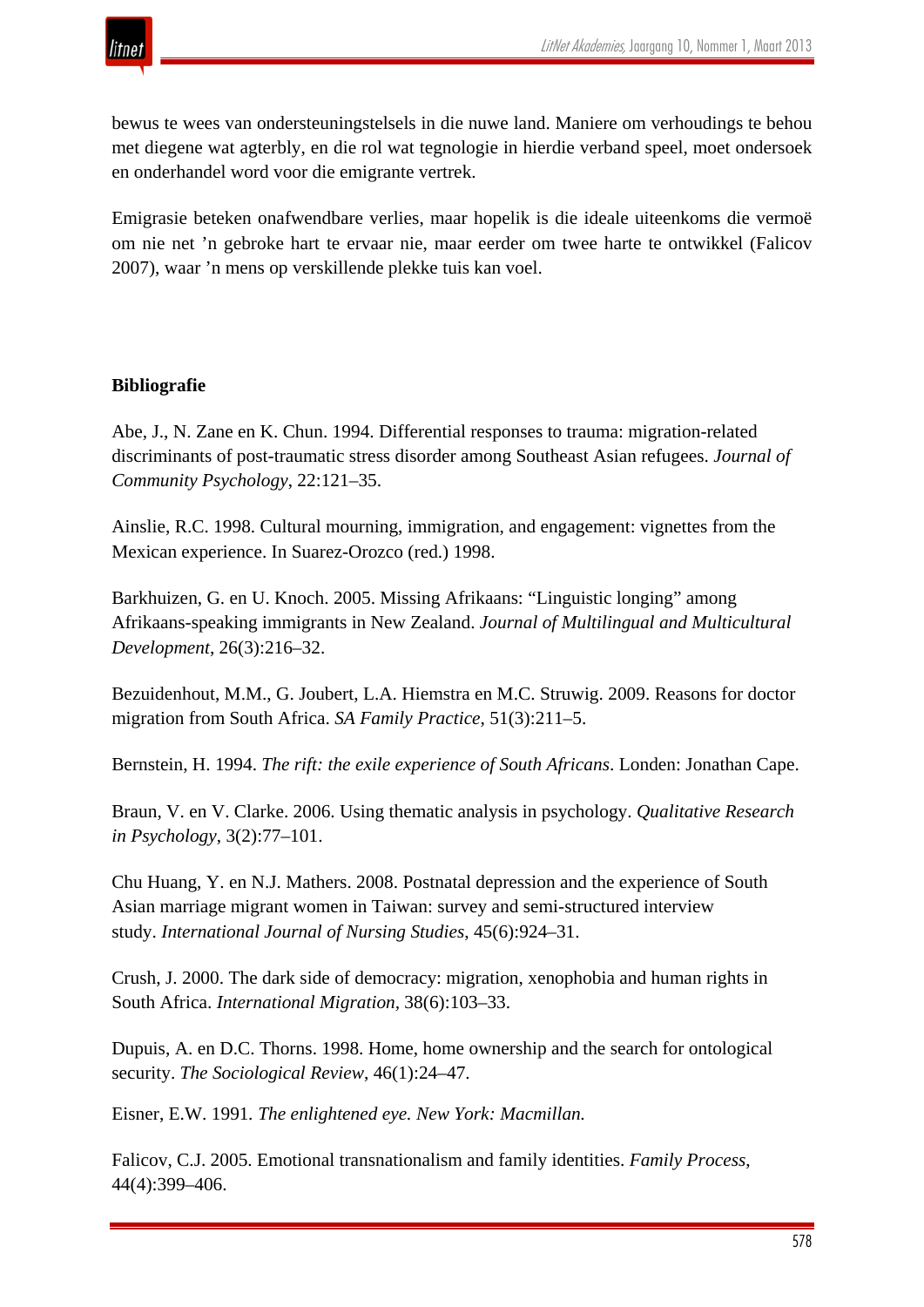

—. 2007. Working with transnational immigrants: expanding meanings of family, community, and culture. *Family Process*, 46(2):157–71.

Flyvbjerg, B. 2004. Five misunderstandings about case-study research. In Seale e.a. (reds.) 2004.

Giddens, A. 1990. *The consequences of modernity*. Cambridge: Polity Press.

Goldin, J. 2002. Belonging to two worlds: the experience of migration. *South African Psychiatric Review*, 5(4):4–8.

Goodwin, J. en B. Schiff. 1995. *Heart of whiteness: Afrikaners face black rule in the new South Africa*. New York: Scribner.

Griffiths, C.G. 2007. *Narratives of immigration: negotiating transition*. Ongepubliseerde MA-verhandeling, Universiteit van Suid-Afrika.

Griffiths, D. en M.L.C. Prozesky. 2010. The politics of dwelling: Being white / Being South African. *Africa Today*, 56(4):22–41.

Grinberg, L. en R. Grinberg. 1989. *Psychoanalytic perspectives on migration and exile*. Londen: Yale University Press.

Hamilton, C., N. Alexander, A.S.A. Guimarães en A. James (reds.). 2001. *Beyond racism: Race and inequality in Brazil, South Africa, and the United States.* Boulder: Lynn Rienner.

Hanks, D.E. en M.L. Liprie. 1993. South African migration and the effects on the family. *Marriage and Family Review*, 19(1/2):175–92.

Heidegger, M. 2001 [1971]. *The origin of the work of art, from poetry, language, thought*. New York: HarperCollins.

Hulewat, P. 1996. Resettlement: a cultural and psychological crisis. *Social Work*, 41(2):129– 35.

Johnson, S. 2009. Fleeing from South Africa. Fourteen years after apartheid, why are the best and the brightest leaving Africa's most successful state? *Newsweek*. http://www.newsweek.com/2009/02/13/fleeing-from-south-africa.print.html (8 April 2010 geraadpleeg)

Jupp, J. 2001. *The Australian people.* Cambridge: Cambridge University Press.

Kunz, E.F. 1973. The refugee in flight: Kinetic models and forms of displacement. *International Migration Review*, 7:125–46.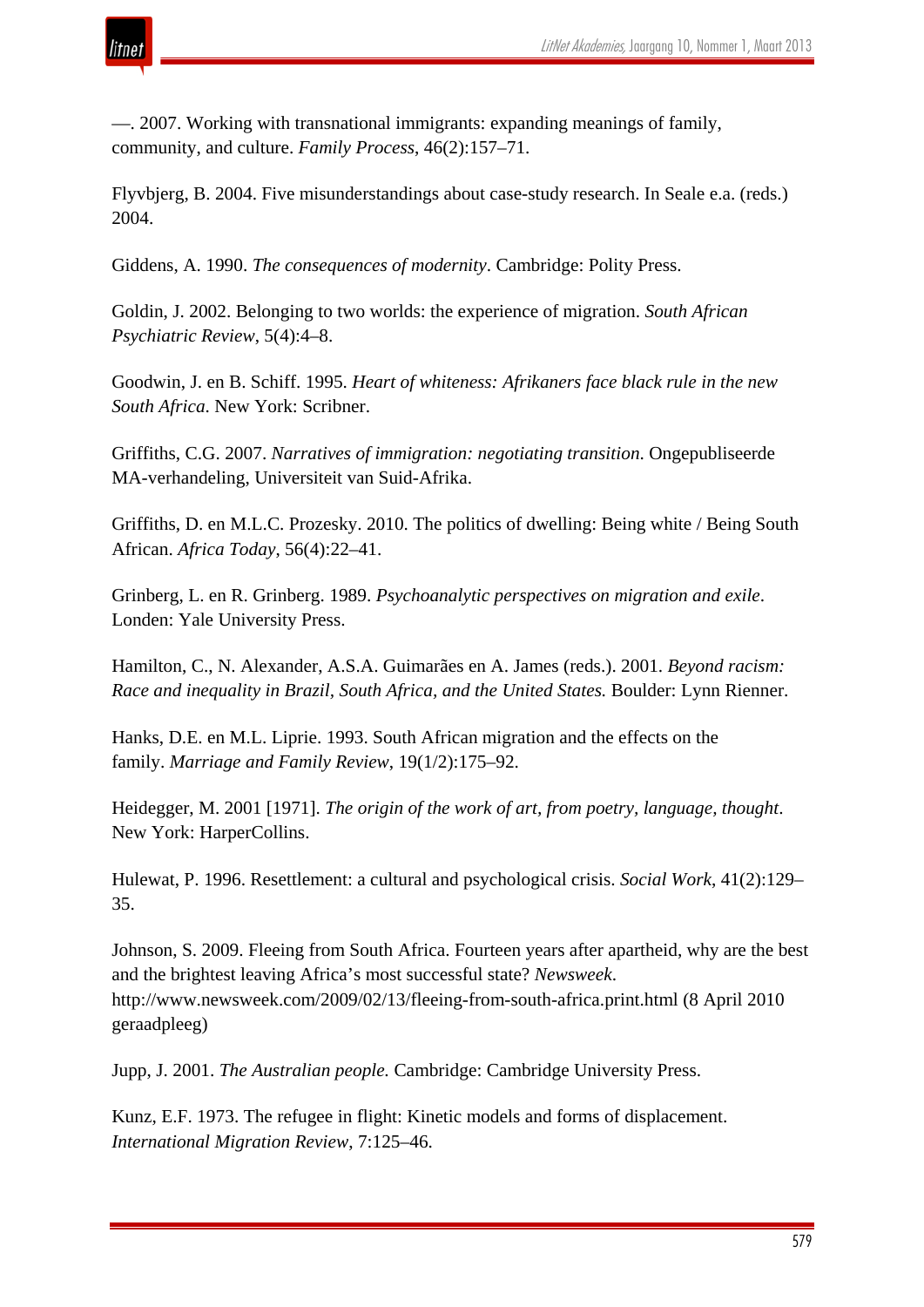

Like, R.C., J. Rogers en M. McGoldrick. 1988. Reading and interpreting genograms: a systematic approach. *The Journal of Family Practice*, 26(4):407–12.

Marchetti-Mercer, M.C. en J.L. Roos. 2006. Migration and exile – some implications for mental health in post-apartheid South Africa*. South African Journal of Psychiatry*, 12(3):53– 64.

Marchetti-Mercer, M.C., W. Greyvenstein en R. Prinsloo. 2008. Looking for home in our families: Exploring the relational aspects of finding a place of belonging in a postmodern world. Referaat gelewer by die Internasionale Gesinsterapiekongres, Porto (Portugal), 26–20 Maart.

Marchetti-Mercer, M.C. 2009. South Africans in flux: exploring the mental health impact of migration on family life. *African Journal of Psychiatry*, 12(2):129–34.

—. 2011. Emigration and mental health: Lessons from South Africa. Referaat gelewer by die Wêreldgeestesgesondheidskongres, Kaapstad, 18–21 Oktober.

—. 2012. Is it just about the crime?: A psychological perspective on South African emigration. *The South African Journal of Psychology*,42(2):243–54.

Morra, L.G. en A.C. Friedlander. 1999. *Case study evaluations.* World Bank Operations Evaluation Department. Washington, DC: World Bank.

Morrison, M. en S. James. 2009. Portuguese immigrant families: the impact of acculturation. *Family Process*,48(1):151–66.

Mylopoulos, M. en G. Regehr. 2009. How student models of expertise and innovation impact the development of adaptive expertise in medicine. *Medical Education*, 43(2):127–32.

Richman, T. (red.). 2010. *Should I stay or should I go? To live in or leave South Africa*. Kenilworth: Two Dogs Publishers.

SAIRR (South African Institute for Race Relations). 2009. Skills flights retards growth and investment. http://www.sairr.org.za (8 April 2010 geraadpleeg).

Seale, C., G. Gobo, J.F. Gubrium en D. Silverman (reds.). 2004. *Qualitative research practice.* Londen en Thousand Oaks, CA: Sage.

Sedky K., R. Nazir, R. Parlapalli en S. Lippmann. 2010. Letter to the editor: Stages of immigration. *International Journal of Social Psychiatry*, 57(3):323–4.

Sluzki, C.E. 1979. Migration and family conflict. *Family Process*,18(4):379–90.

Steyn, M. 2001. "*Whiteness just isn't what it used to be": White identity in a changing South Africa.* Albany: State University of New York Press.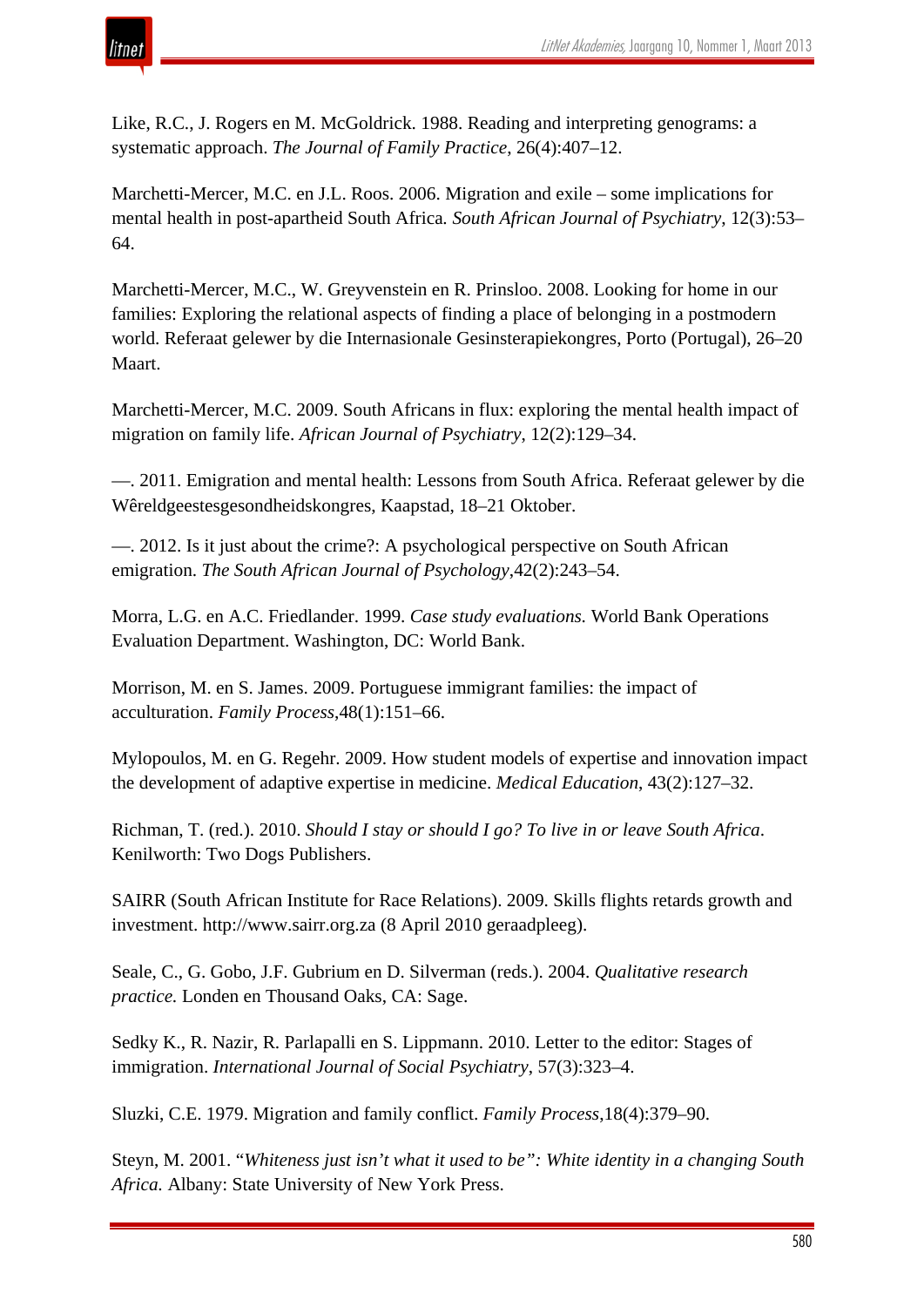

Suarez-Orozco, M. (red.). 1998. *Crossings: Mexican immigration in interdisciplinary perspectives.* Boston: Harvard University Press.

Synovate. 2009. Should I stay or should I go? Synovate survey reveals South African attitudes towards emigration. E-pos van KateSlade@synovate.com (21 Mei 2009).

Taylor, C. 2004. *Modern social imaginaries*. Durham: Duke University Press.

Tellis, W. 1997. Introduction to case study. *The Qualitative Report,* 3(2). http://www.nova.edu/ssss/QR/QR3-2/tellis1.html (23 November 2011 geraadpleeg).

Thorne, S. 2000. Data analysis in qualitative research. *Evidence Based Nursing,* 3:68–70.

Tousignant, M. 1992. Migration and mental health. Some prevention guidelines. *International Migration*, 30(1):167–74.

Van Coller, E. 2002. Preparation for immigration - a psychological educational perspective. Ongepubliseerde MEd-verhandeling, Unisa.

Van der Merwe, J.P. 2008. Waardes as kultuuraspek van die Afrikaner. *Tydskrif vir Geesteswetenskappe,* 48(3):357–73.

Van Rooyen, J. 2000. *The new Great Trek: The story of South Africa's white exodus*. Pretoria: Unisa Press.

Vega, W.A., B. Kolody en R. Valle. 1987. Migration and mental health: an empirical test of depression risk factors among immigrant Mexican women. *International Migration Review*, 21(3):512–30.

Vega, W.A., B. Kolody, R. Valle en J. Weir. 1991. Social networks, social support, and their relationship to depression among immigrant Mexican women. *Human Organization*, 50(2):154–62.

Volkan, V.D. 1993. Immigrants and refugees: a psychodynamic perspective. *Mind and Human Interaction,* 4:63–9.

Ward, C. en I. Styles. 2003. Lost and found: Reinvention of the self following migration. *Journal of Applied Psychoanalytic Studies*,5(3):349–67.

White, M. 2004. Challenging the culture of consumption: rites of passage and communities of acknowledgement.*Dulwich Centre Newsletter*, 2/3:38–47.